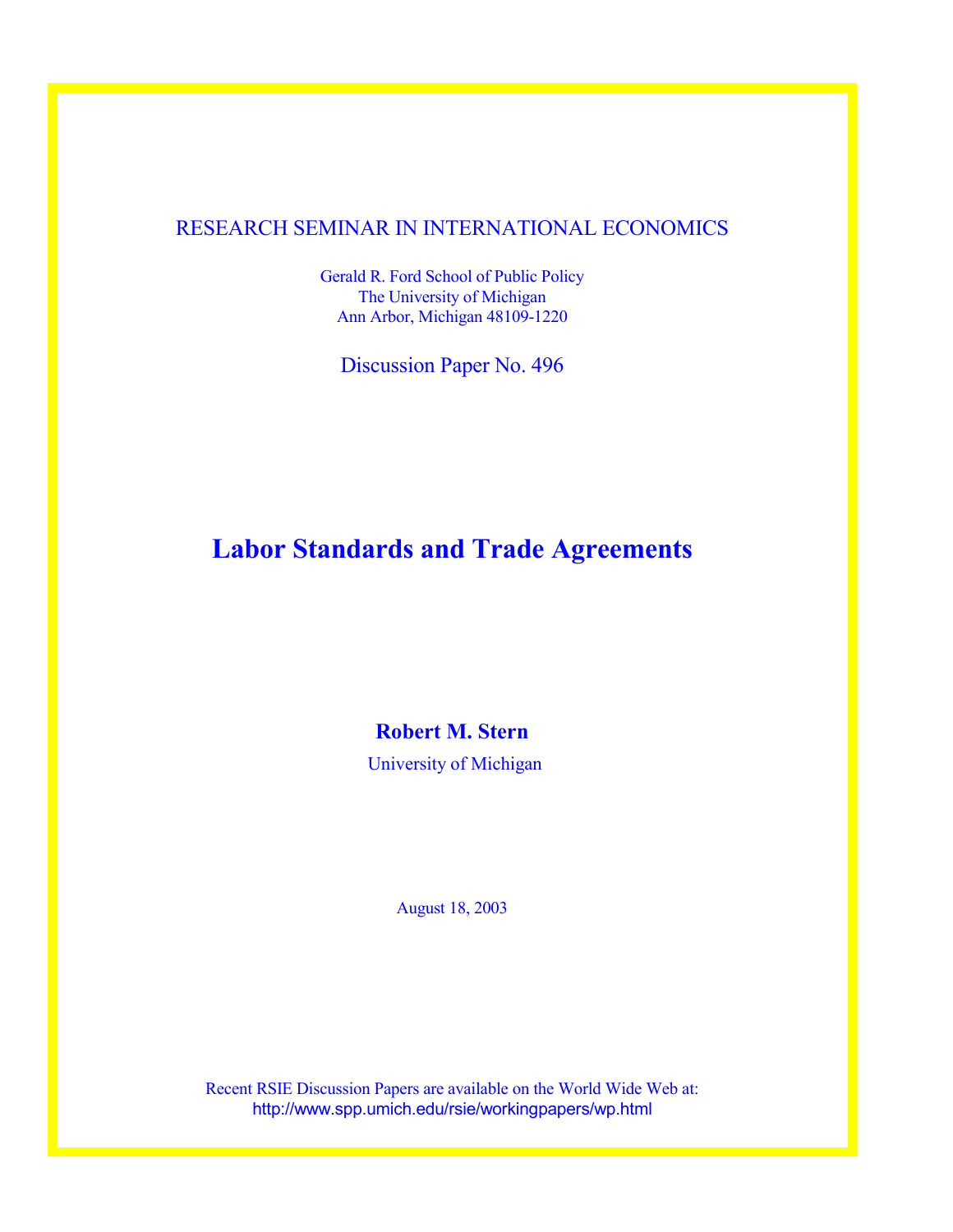## **LABOR STANDARDS AND TRADE AGREEMENTS**

## **Robert M. Stern University of Michigan**

#### **Abstract**

**There is a wide disparity of views on issues of international labor standards. Labor and social activists are concerned about the increased imports from countries in which labor standards are ostensibly not enforced at a sufficiently high level. They fear that these imports will be detrimental to wages and employment conditions in the industrialized importing countries and that workers in the developing countries will be exploited, their wages suppressed, and that they will be subjected to abusive work conditions. This paper explores these different views and the available options for addressing the issues involved. The paper begins with the definition and scope of labor standards and then turns to theoretical aspects of the economic effects of labor standards and a summarizes the empirical evidence on the effects on wages, trade, and foreign direct investment, and the role of interest groups. Global, regional, national/unilateral, and other arrangements for the monitoring and enforcement of labor standards are discussed and implications for policy presented.** 

**To be published in a Special Issue of** *Revue D'Economie Du Developpement***, "Analyser les Relations Nord-Sud" (Analyzing North-South Relations), Essais en l'honneur d'Elliot Berg.** 

**Revised August 18, 2003** 

**Address Correspondence To:** 

**Robert M. Stern Gerald R. Ford School of Public Policy University of Michigan Ann Arbor, MI 48109-1220** 

**Tel. 734-764-2373 FAX 810-277-4102 E-mail rmstern@umich.edu**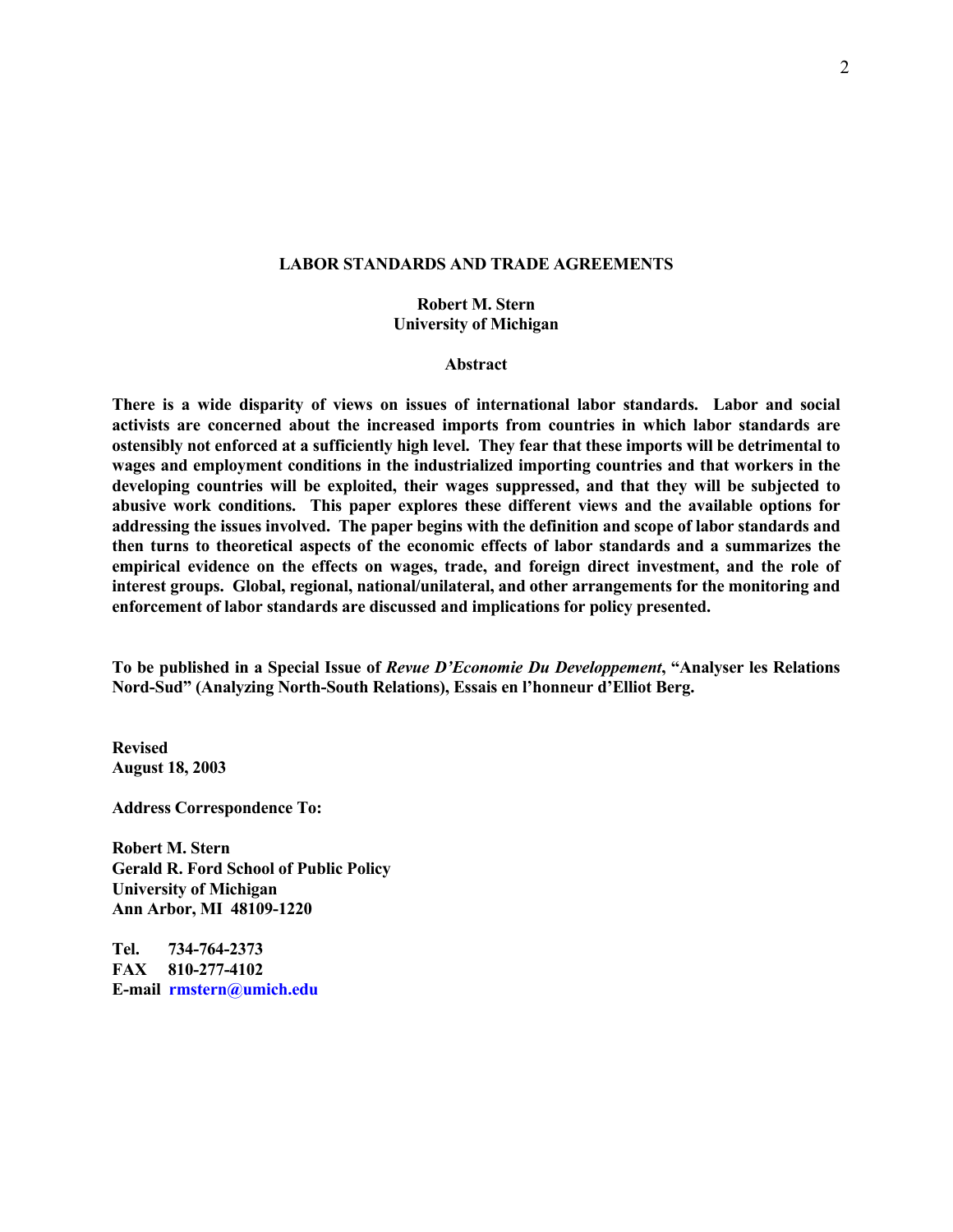### **LABOR STANDARDS AND TRADE AGREEMENTS\***

## **Robert M. Stern University of Michigan**

### **I. Introduction**

 The interaction of labor standards and international trade has become a key issue in the relations between the advanced industrialized and developing countries in the past decade. Labor interests and social activists in the United States and other industrialized countries have argued that "unfair" labor practices and conditions exist in developing country trading partners and need to be offset by appropriate trade policy measures in order to "level the playing field." The concern is that the increased imports from countries in which labor standards are ostensibly not enforced at a sufficiently high level will be detrimental to wages and working conditions in the industrialized importing countries. It is also argued that workers in developing countries are subject to exploitative and abusive working conditions, and that their wages are suppressed.

 As will be noted in the discussion to follow, there is a wide disparity of views on issues of international labor standards. In this paper, I explore these different views and the available options for addressing the issues involved. The paper is structured as follows. Section II deals with the definition and scope of labor standards. Theoretical aspects of the economic effects of labor standards are considered in Section III, while Section IV summarizes the empirical evidence. Global, regional, national/unilateral, and other arrangements for the monitoring and enforcement of labor standards are discussed in Section V. Conclusions and implications for policy are presented in Section VI.

l

<sup>\*</sup> One of my greatest pleasures in life was my close association with Elliot Berg for nearly four decades, as his academic colleague at the University of Michigan and during the subsequent years that he spent in Washington, D.C. Elliot was always generous with his time, and we shared many ideas over the years in each other's research and writings. I particularly valued his comments and suggestions on my previous work dealing issues of trade and labor standards. In writing this paper, I have received helpful comments from Lindsay Benstead and Andrew Brown.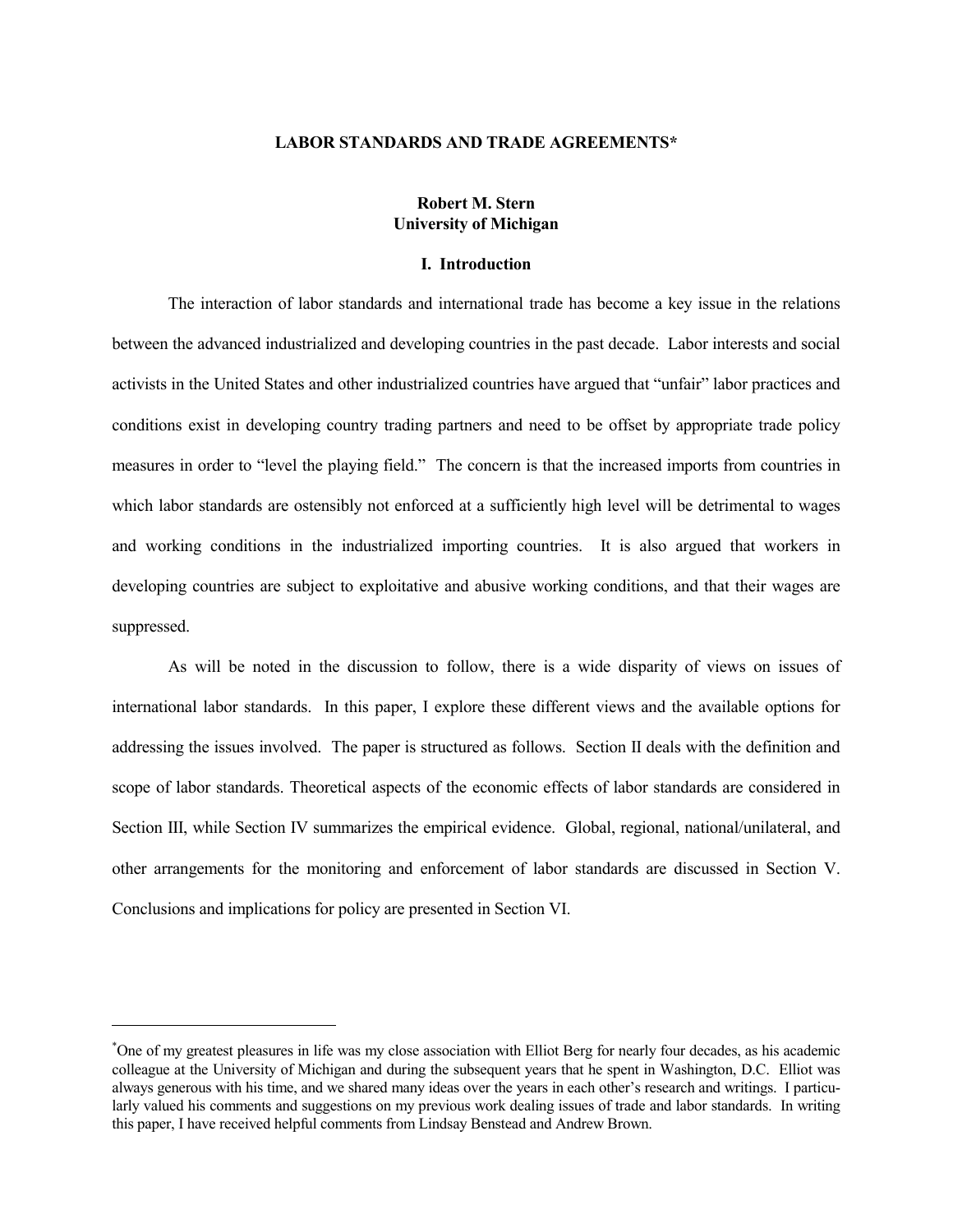### **II. Definition and Scope of Labor Standards**

 Labor standards are multi-faceted and may vary from country to country depending on the stage of development, per capita income, and political, social, and cultural conditions and institutions. It may be difficult therefore to distinguish unambiguously between universally agreed labor standards and those standards that depend on national circumstances. Nonetheless, efforts have been made to identify and achieve consensus on a group of so-called core labor standards that ideally should apply universally. For example, according to OECD (1996, p. 26), core labor standards include: (1) prohibition of forced labor; (2) freedom of association; (3) the right to organize and bargain collectively; (4) elimination of child labor exploitation; and (5) nondiscrimination in employment.

 Agreement on the universality of these core labor standards derives ostensibly from adoption of the United Nations Universal Declaration of Human Rights in 1948, acceptance (though not necessarily ratification) of the pertinent Conventions of the International Labor Organization (ILO) that deal with human rights and labor standards, and the ILO Declaration on Fundamental Principles and Rights at Work in 1998.<sup>1</sup> Besides the aforementioned core standards, there are other labor standards that are less universally accepted, and that relate to "acceptable conditions of work," which include: a minimum wage; limitations on hours of work; and occupational safety and health in the workplace. $2$ 

 Some of the difficulties that may arise in interpreting and implementing core standards and distinguishing between core and other standards can be illustrated in the attempt by Fields (1995, p. 13) to articulate what he considers to be:

...a set of *basic labour rights for workers throughout the world:* 

 $\overline{a}$ 

i) No person has the right to enslave another or to cause another to enter into indentured servitude, and every person has the right to freedom from such conditions.

<sup>&</sup>lt;sup>1</sup> According to OECD (2000, p. 20), there are eight fundamental ILO Conventions that form the basis of consensus among the ILO's constituents. These include: prohibition of forced labour (No. 29 and 105); freedom of association and protection of the right to organize and collective bargaining (No. 87 and 98); equal remuneration for men and women for work of equal value (No. 100); nondiscrimination in employment and occupation (No. 111); and minimum age of employment of children and abolition of the worst forms of child labor (No. 138 and 182).

<sup>&</sup>lt;sup>2</sup> See Brown, Deardorff, and Stern (1996, Appendix Table 1) for the definitions and principles of the core and other labor standards that are articulated in U.S. trade law, based on Lyle (1991, pp. 20-31).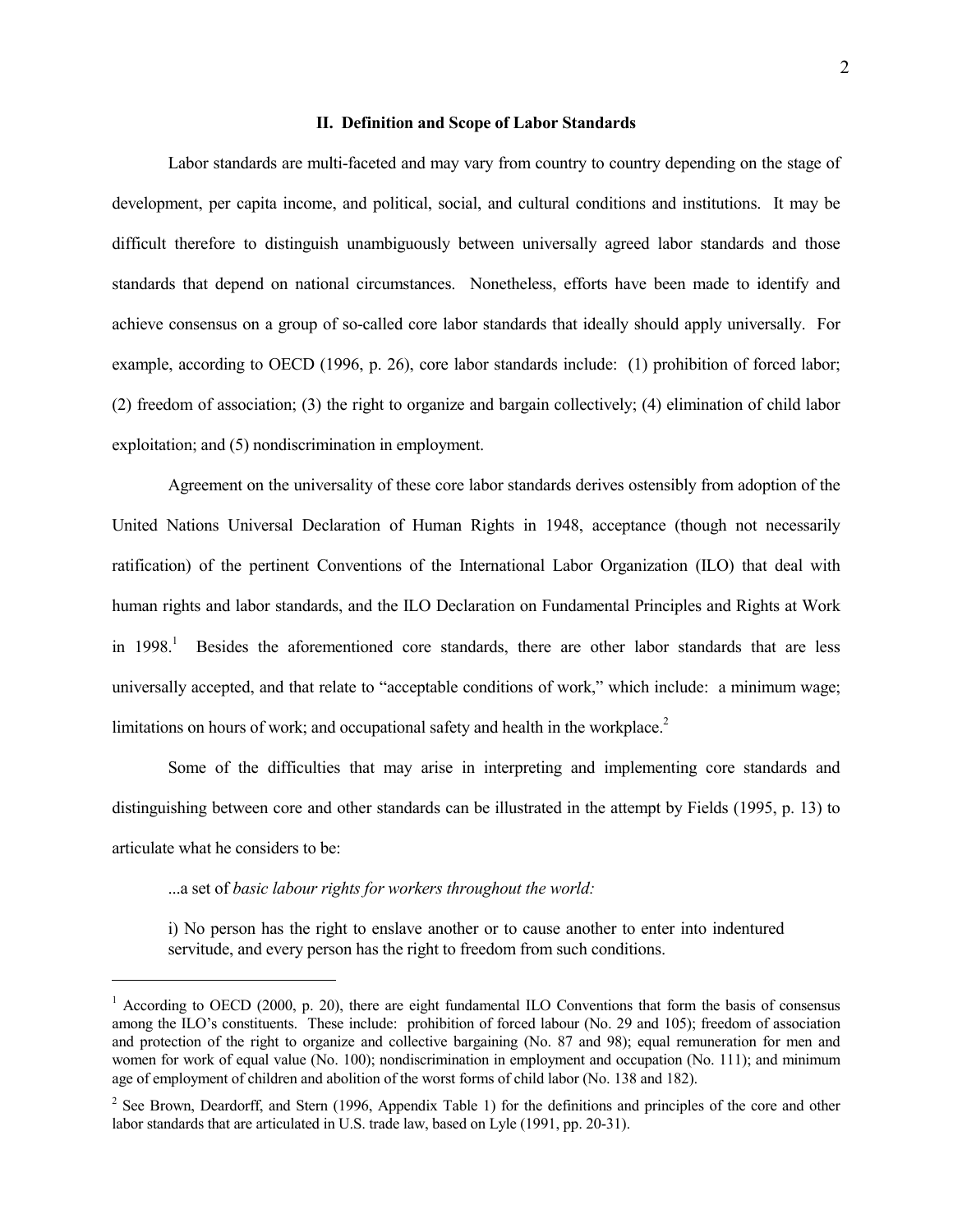ii) No person has the right to expose another to unsafe or unhealthy working conditions without the fullest possible information.

iii) Children have the right not to work long hours whenever their families' financial circumstances allow.

iv) Every person has the right to freedom of association in the workplace and the right to organise and bargain collectively with employers.

It would be no easy matter to make operational Fields' proposed basic worker rights. For example, it is unclear how to interpret what is meant by "the fullest possible information" about working conditions or "families' financial circumstances" in the case of child labor. Further, countries may differ in the extent to which labor unions and collective bargaining are guaranteed as an absolute right.

 To illustrate further, Aggarwal (1995, pp. 4-5) has proposed that a distinction be drawn between standards related to *labor processes* and standards related to *labor outcomes*. This distinction would apply some definition of what constitutes a "minimum" standard to the determination of basic worker rights in terms of labor processes. Presumably, the point of taking labor processes, rather than outcomes, into account is to make allowance for differences and changes over time in the level of economic development and related factors. What remains ambiguous, however, as Aggarwal acknowledges, is the difficulty of deciding whether the identification and guarantee of labor processes lead to the improvement of labor outcomes.

 The foregoing discussion is by no means intended to deny the desirability of improving working conditions through higher labor standards. The issue, rather, is how this can best be accomplished. Before discussing existing institutions and mechanisms for monitoring and enforcement of labor standards, it may be useful first to consider the central theoretical issues and empirical evidence involved in analyzing their effects.

## **III. Economic Effects of Labor Standards: Theoretical Considerations**

 Two main issues are to be considered in what follows: (1) the diversity of labor standards and the case for free trade and (2) the effects of standards and the international harmonization of standards on the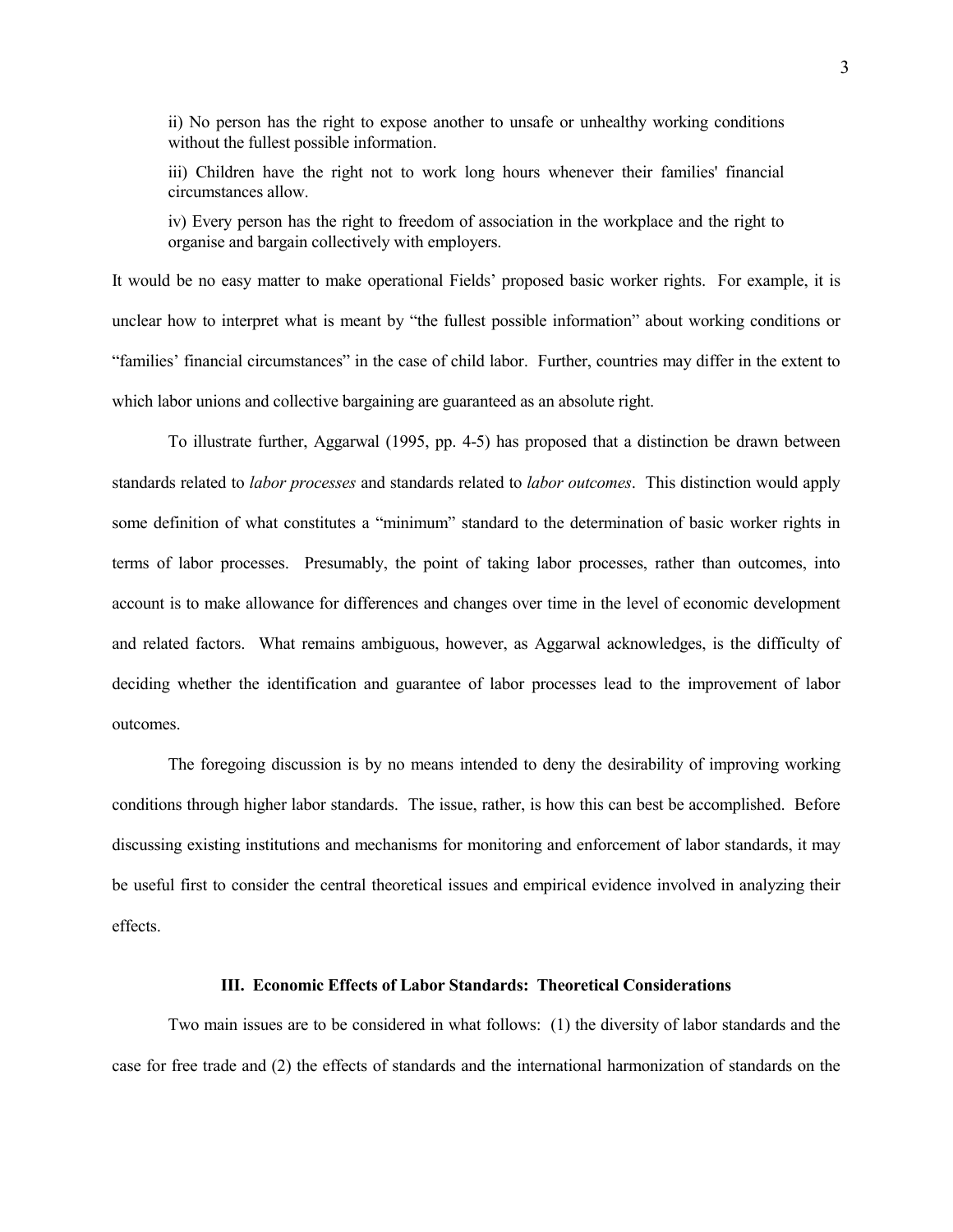economic welfare of individual nations. Also to be considered are whether labor standards constitute private or public goods and issues of political economy associated with enforcing standards.

## **Diversity of Standards and the Case for Free Trade**

 As noted in the preceding discussion, labor standards may vary across nations depending on their level of development, per capita incomes, and a host of political, social, and cultural conditions and institutions. The issue is whether such diversity of standards alters the case for free trade. Srinivasan (1995, 1996) has investigated this issue theoretically. He concluded that the diversity of labor standards between nations will reflect differences in factor endowments and levels of income, and that such diversity is consistent with the case for free trade. He noted further that if minimum international labor standards are to be attained, it will be necessary to have arrangements for international income transfers and domestic tax/subsidies. This will be the case as well when consumers in countries with high standards have a moral preference to raise standards in their trading-partner countries with lower standards. Further, if there are market failures that prevent the attainment of minimum labor standards, income transfers and domestic tax/subsidies will be required to achieve optimal conditions for resource allocation and consumer welfare.<sup>3</sup> Finally, the use of trade intervention could hinder the attainment of higher labor standards, and it may accordingly be in the collective interests of countries to cooperate in setting labor standards. The implications of Srinivasan's conclusions will be examined below in considering the different options for dealing with international differences in labor standards.

## **International Harmonization of Labor Standards**

l

 Brown, Deardorff, and Stern (1996) have analyzed the effects of labor standards on economic welfare and do not concern themselves directly with issues of the diversity of standards and the case for free trade. They concluded that economic welfare is best served when countries act on their own to correct their domestic (labor) market failures. But, since these market failures will likely differ between countries, there

<sup>&</sup>lt;sup>3</sup> Srinivasan points out that the case for promoting labor unions and collective bargaining, which is considered to be a core labor standard, is by no means obvious in many developing countries, especially where unions are concentrated in the organized manufacturing and public sectors rather than in agriculture where a relatively large proportion of the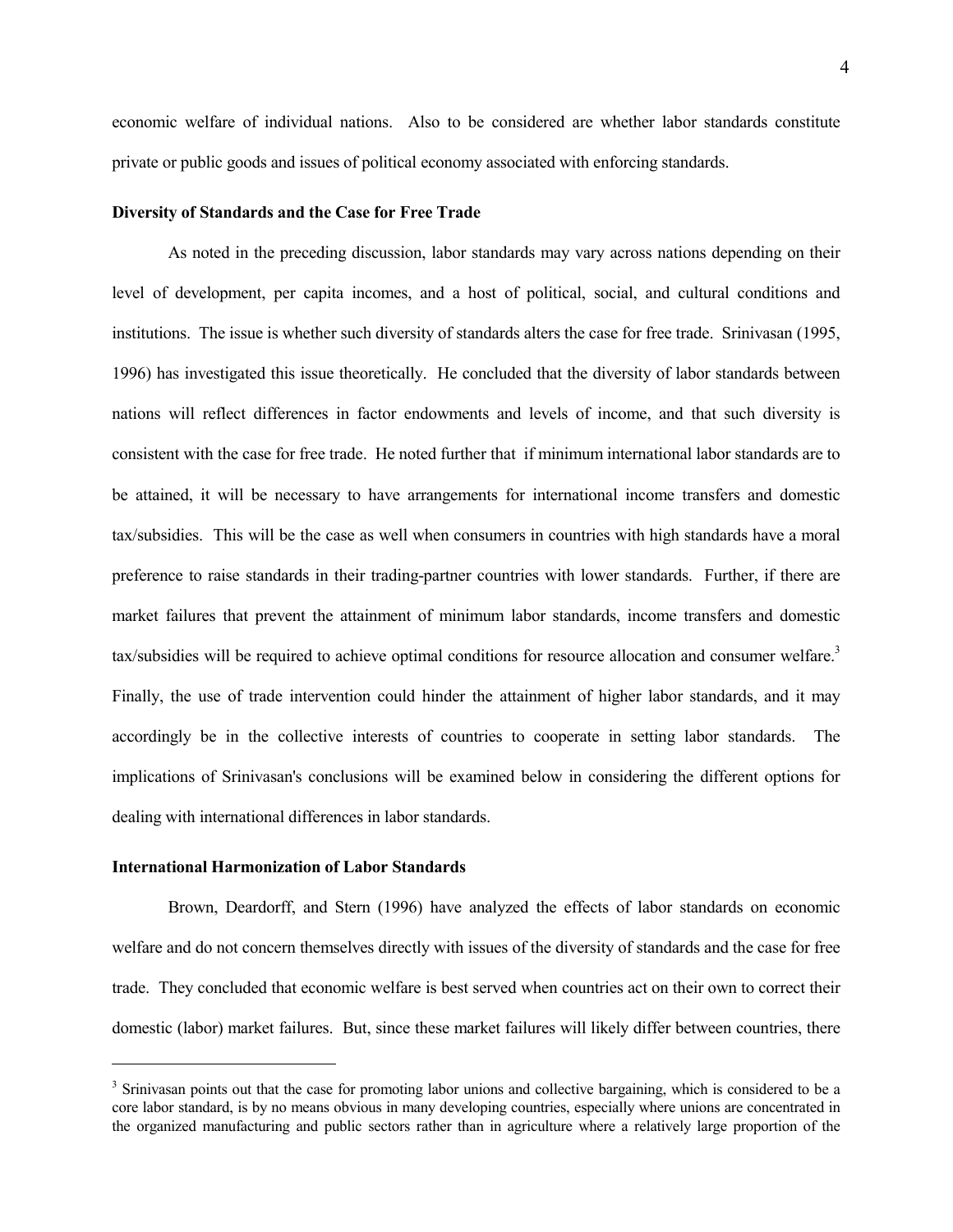is no obvious case on welfare grounds for pursuing universal standards and the international harmonization of standards that this may imply. This conclusion is consistent with that of Srinivasan, namely that diversity of working conditions between nations is the norm and is by no means in itself "unfair" so long as the extant labor standards are consistent with efficient resource use.<sup>4</sup> Further, despite the good intentions of government, it may turn out that the imposition of labor standards will not correct a market failure if the preferences of workers differ with respect to what they consider to be acceptable levels of, say, health and safety conditions in the workplace.

 Brown, Deardorff, and Stern (BDS) further assessed arguments for having standards imposed on low-income countries. They noted that low-income countries might conceivably benefit in case a government is unable for domestic political reasons to enact legislation on its own, although this presumes that the policy in question will indeed correct a market failure. It is also possible that requiring the guarantee of such standards as the right of workers to organize may serve to reinforce development of democratic institutions. Finally, they asked if there is any justification for high-income countries to take countervailing actions against the ostensibly unfair labor standards of their trading partners. They answer in the negative so long as resources are being employed efficiently. If, nonetheless, a high-income country imposes a tariff or quota on labor-intensive imports from a low-income country, this will obviously be harmful to the economic interests of workers in the low-income country. In general then, BDS concluded that the case for international harmonization of labor standards appears rather weak, and it is quite possible that harmonization could have unintended adverse consequences for the very people who are in the greatest need for assistance. It is difficult therefore to generate much theoretical support for pursuit of core labor standards that would have universal application.

population may be employed.

 $\overline{a}$ 

<sup>&</sup>lt;sup>4</sup> An exception arises here in cases of slave labor and what may be considered to be egregious treatment of child labor.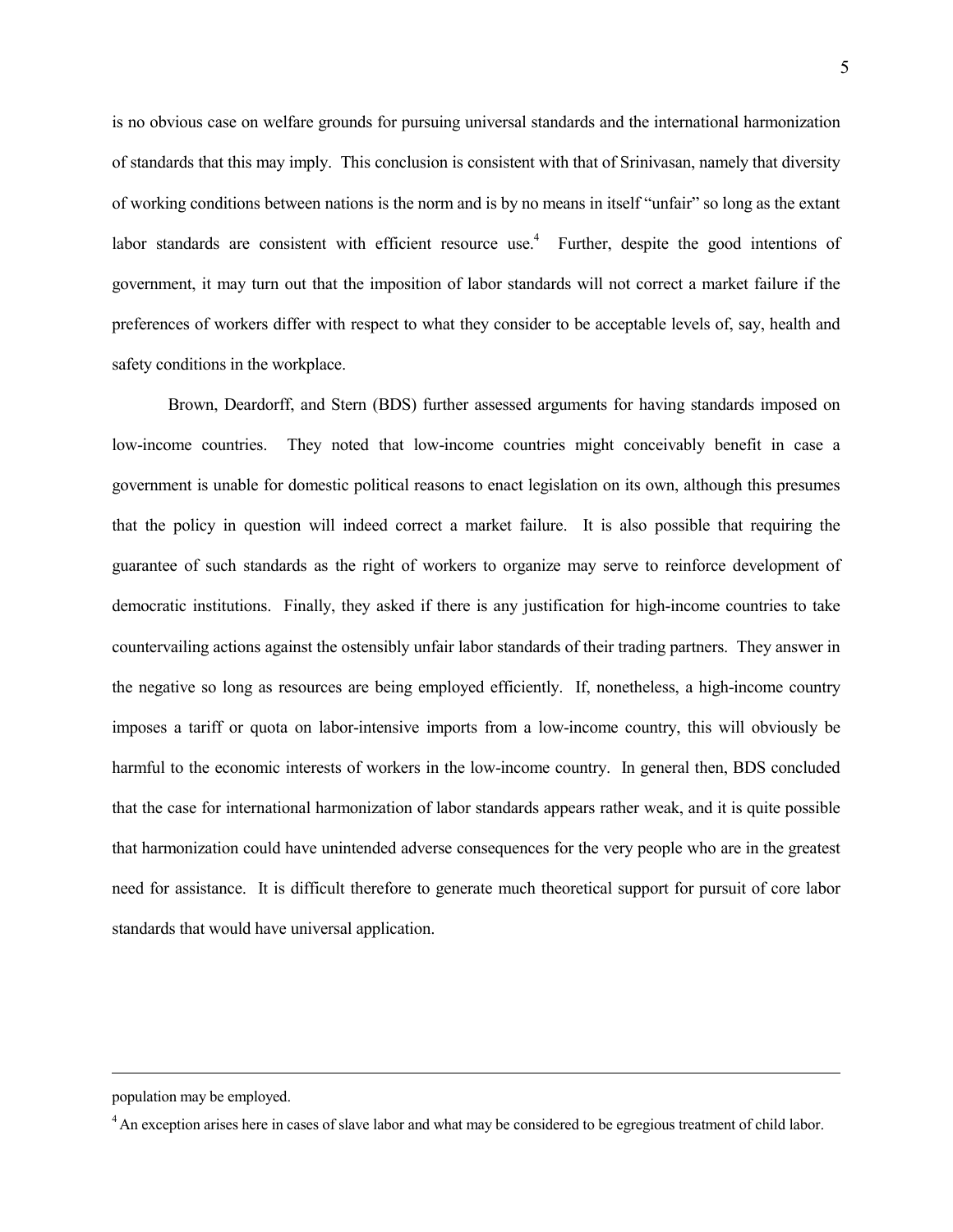## **Labor Standards as Private/Public Goods**

 $\overline{a}$ 

As already indicated, there may be a moral basis motivating the pursuit of higher labor standards.<sup>5</sup> Thus, in his analysis noted above, Srinivasan made allowance for moral considerations so that consumers could express their concern by a willingness to pay relatively higher prices for goods and services that reflected higher labor standards. In this connection, there is an issue of whether labor standards are to be considered as *public* or *private* goods. As long as the same standards are shared generally for all consumers, the standards are public goods. But individual consumers may have a sense of virtuousness and derive pleasure from believing that the good they are consuming embodies some acceptably high level of labor standards. If individual consumers care only about their own satisfaction and not about others, labor standards can be treated as private goods.

 This view of higher standards as private goods has been stressed by Freeman (1994), who argues that a market solution based on labeling may be an especially effective way to raise labor standards internationally. He makes the point that labeling has the advantage that consumers pay more for what they consider morally acceptable, and at the same time foreign suppliers are compensated for their increased costs. Labeling may also undercut protectionist influences.<sup>6</sup> It is not altogether clear, however, that labor standards should be considered to be private goods that lend themselves to a market-based treatment dependent on supplying all relevant information to consumers. If instead, labor standards take the form of public goods, Freeman (p. 30) acknowledges that some type of government intervention may be called for.<sup>7</sup>

 $<sup>5</sup>$  Granting this, it is nevertheless important to stress that concern about labor standards ought to be motivated by improv-</sup> ing the welfare of workers in the developing countries, and not the workers with whom they compete in the advanced industrialized countries. It is this latter view that motivates many of the advocates of labor standards. What these advocates may not realize or acknowledge is that taking actions against alleged violators of labor standards will normally make the "exploited" workers worse off, not better off. That will be true whether the sanctions are applied by government policy or by individual consumers responding to labeling. Therefore, if we wish to make workers and their families better off, we must find a way to *raise* their incomes, not take their incomes away.

 $6$  But, as just noted, labeling does not in itself raise the incomes of foreign workers and their families.

 $<sup>7</sup>$  Freeman's argument for consumer labeling may therefore be limited insofar as it rests on treating labor standards as</sup> private goods. He does not make clear, moreover, what role, if any, the government should play in providing information to consumers and in facilitating labeling and preventing private labeling arrangements from being co-opted by producing interests.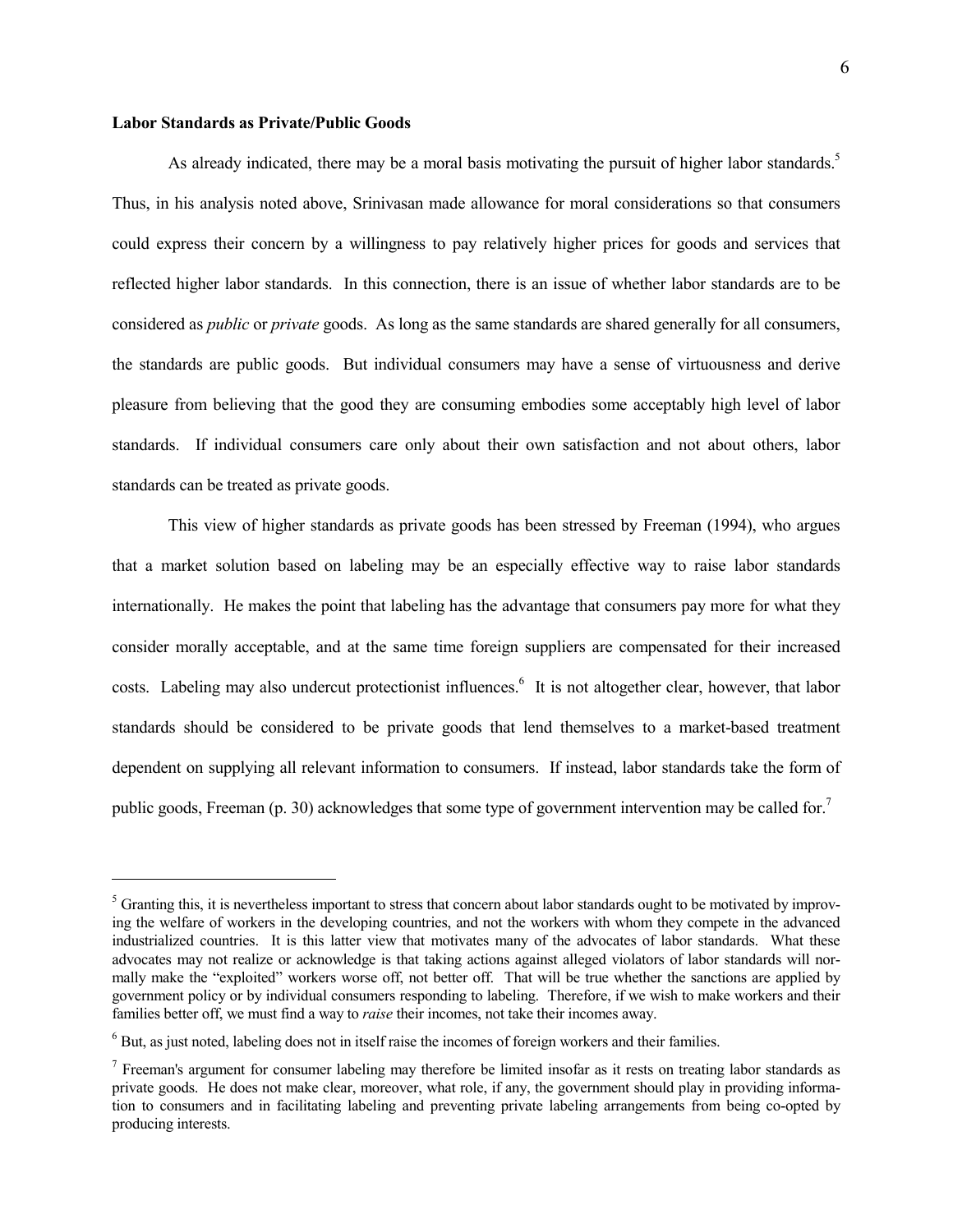## **Political Economy Aspects of International Labor Standards**

 In discussing the sources of support for governmental action on labor standards, it is important to identify the constituent interest groups involved. Thus, in the United States for example, it would appear that organized labor, import-competing firms, and human rights and public-interest groups are the main proponents of stricter labor standards applied to developing countries. These interest groups may often recommend policies, including sanctions and import restrictions, which are presumably designed to change the behavior of trading-partner governments. By the same token, interest groups are influential in many developing countries, especially among unionized workers in manufacturing sectors, employees of state enterprises, and owners/managers of import-competing firms. These groups may seek to protect and enhance their own ends and to resist foreign intrusion in setting standards. Krueger (1997, p. 283) characterizes the protectionist motivation as the "prevailing *political economy* view of international labor standards.<sup>38</sup> The issue then is how governments choose to respond to the various interest groups. This will be addressed in Section V below.

## **IV. Economic Effects of Labor Standards: Empirical Evidence**

 In this section, we consider the empirical evidence on the effects of labor standards on wages and trade, foreign direct investment, and the role of interest groups.

## **Labor Standards, Wages, and Trade**

 $\overline{a}$ 

 In the earlier discussion, "core" and "other" labor standards were distinguished. The question then is the extent to which international differences in the various standards affect wages and trade performance. Brown (2000) has surveyed the relevant empirical evidence on wages and trade in the industrialized countries. First, with respect to the recent experience of the trade of the industrialized countries with the developing countries, she stated (p. 16) that: "…the impact on wages and unemployment in industrialized countries is difficult to gauge." Nonetheless, she noted that there is a preponderance of evidence

<sup>&</sup>lt;sup>8</sup> While Krueger's characterization may apply to unions and import-competing firms, it may not apply to the activities of human-rights and public-interest groups that are not motivated by protectionist considerations.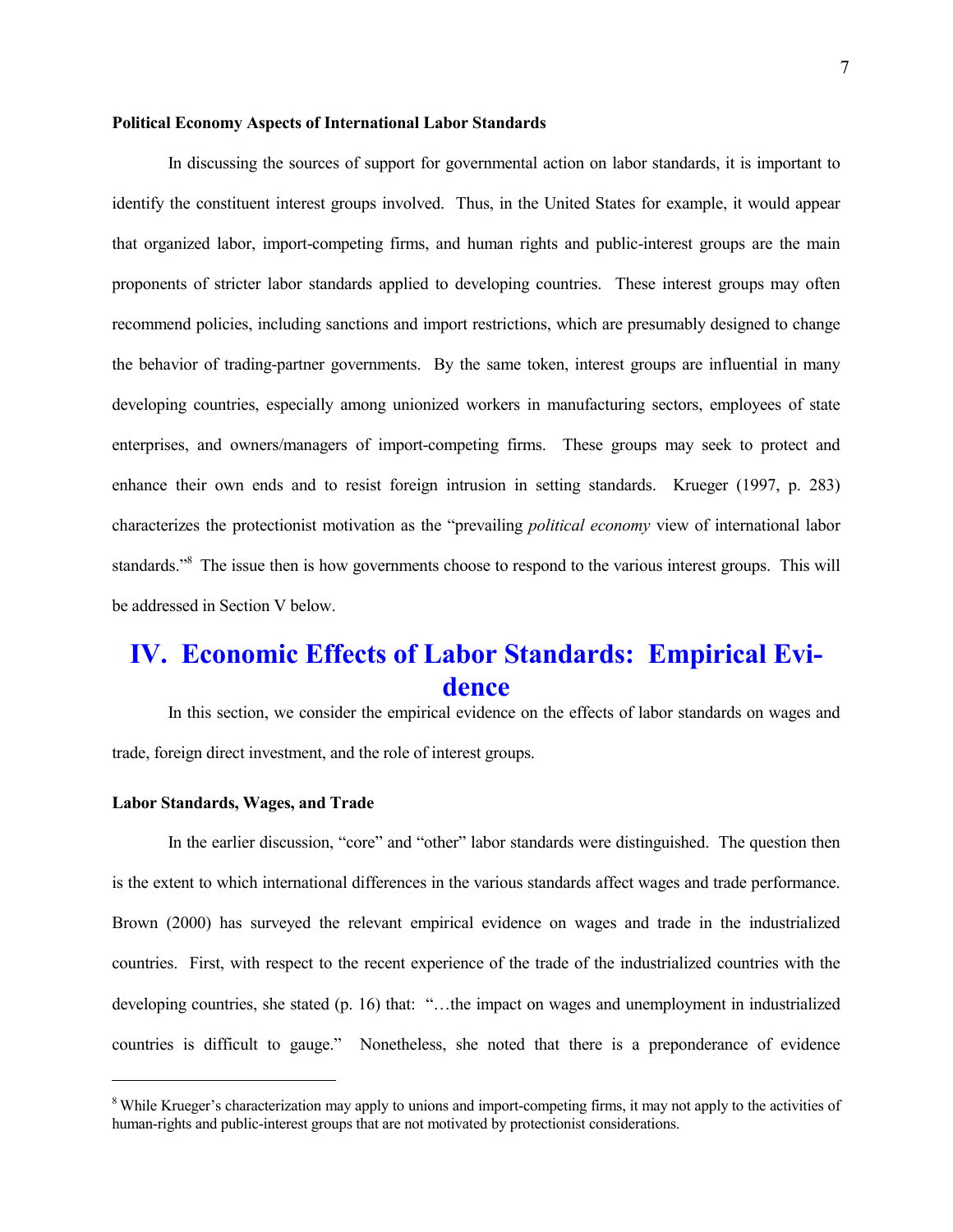suggesting, for the United States at least, that trade was not the major reason for the observed widening of the skilled/unskilled wage differential. This suggests that biased technical change rather than trade may have increased the demand for skilled workers, thus widening the U.S. wage gap. This further suggests that, since imports from developing countries account for a relatively small proportion of total industrialized country imports, trade may more generally have a limited impact on the wages of unskilled workers in the industrialized countries.

 Brown, Deardorff, and Stern (2002) have reviewed the anecdotal and econometric evidence on the effects of multilateral production on wages in developing countries. They concluded (p. 51) that:

…there is virtually no careful and systematic evidence demonstrating that, as a generality, multinational firms [do not] provide incentives to worsen working conditions, pay lower wages than in alternative employment, or repress worker rights. In fact, there is a large body of empirical evidence indicating that the opposite is the case.

 Brown also reviewed the empirical studies of the effects of variations in labor standards across countries in determining the volume of trade, competitiveness, and comparative advantage. She emphasized the importance of taking into account the empirical determinants of trade performance, not just labor standards, citing Rodrik (1996) as an exemplar. What is noteworthy is that Rodrik found in his study that only the factor endowment (comparative advantage) variables were statistically significant and that none of the labor standard indicators were statistically significant.

 Another study of interest is Aggarwal (1995), who investigated in detail the relationships of labor standards and the pattern of U.S. imports from ten major developing countries that accounted for 26.5 percent of U.S. imports in 1994. Her major findings (p. 7), as follows, further dissociate low labor standards with improved trade competitiveness:

Sectors typically identified as having egregious labor conditions do not occupy the only or even the primary share of these countries' exports.

Comparisons across more export-oriented and less export-oriented sectors indicate that core labor standards are often lower in less export-oriented or non-traded sectors such as agriculture and services.

Similarly, within an export-oriented sector, labor conditions in firms more involved in exporting are either similar to or better than those in firms that are less involved in exporting.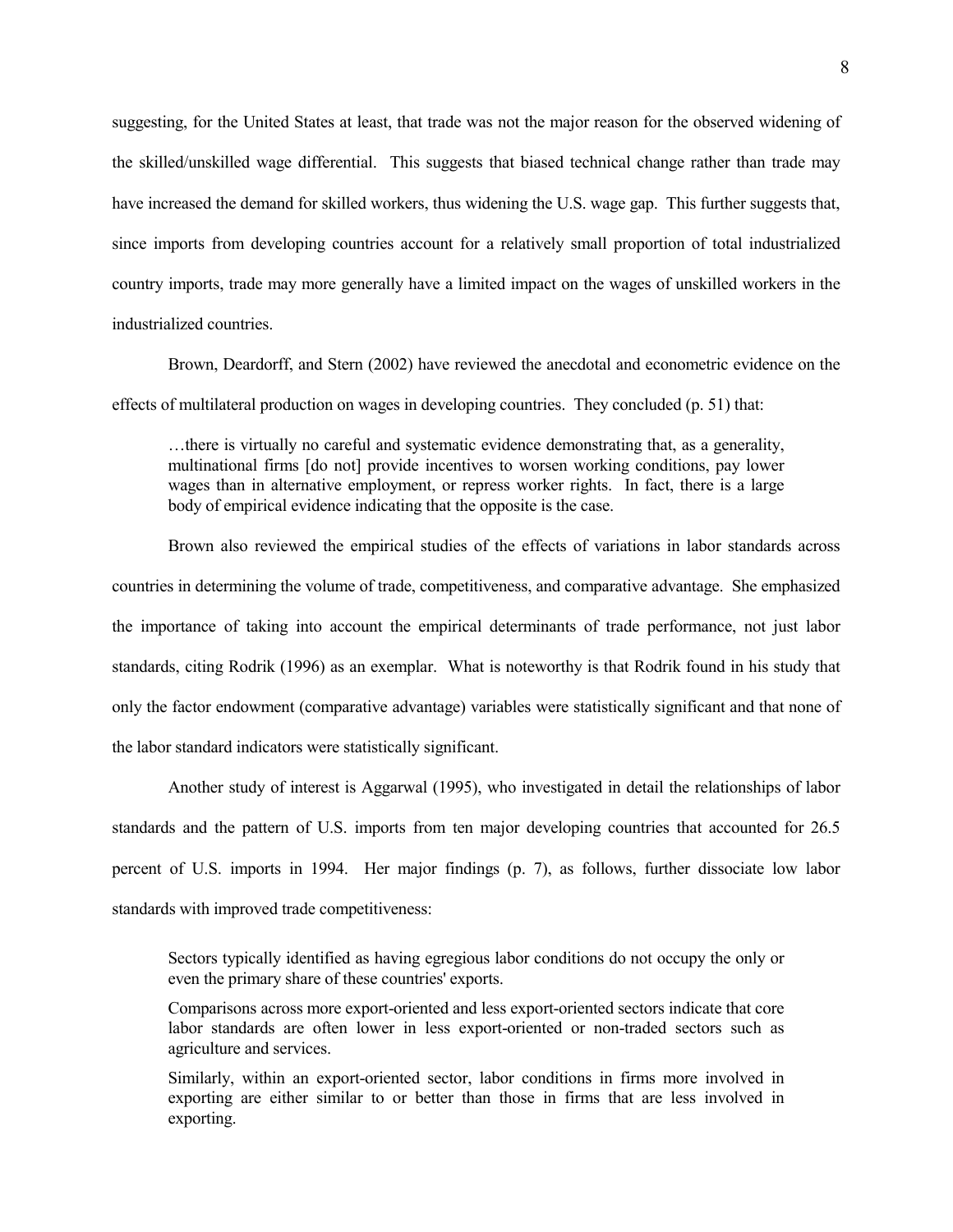Changes in technology and the structure of international trade are leading developing countries to compete in a race upward in terms of product quality rather than a race downward with respect to price.

...Wages and working conditions in developing countries have been exhibiting positive trends. In general, these have been in line with productivity changes.

Finally, some of the main conclusions from the OECD study of *Trade, Employment and Labour* 

*Standards* (1996, pp. 12-13) are worth citing:<sup>9</sup>

...empirical research suggests that there is no correlation at the aggregate level between real-wage growth and the degree of observance of freedom-of-association rights;

...there is no evidence that low-standards' countries enjoy a better global export performance than high-standards' countries;

...a detailed analysis of US imports of textile products (for which competition from lowstandards countries is thought to be most intense) suggests that imports from highstandards' countries account for a large share of the US market. Moreover, on average, the price of US imports of textile products does not appear to be associated with the degree of enforcement of child labour standards in exporting countries….

While the studies cited above may not constitute the final word, the conclusion seems inescapable

that there is little compelling empirical evidence suggesting that low labor standards have a significant

impact on wages and trade.

 $\overline{a}$ 

## **Labor Standards and Foreign Direct Investment (FDI)**

 It is often alleged that multinational enterprises may be attracted to locate in countries with lower labor standards to take advantage of lower costs. The available empirical evidence actually indicates the opposite to be the case. This is borne out, for example, in Rodrik (1996, p. 22), who concluded that low labor standards may be a hindrance, rather than an attraction, for foreign investors. Aggarwal (1995, p. 7) reached a similar conclusion, as did the OECD (1996, p. 13). Along these same lines, Brown, Deardorff, and Stern (2002, p. 51) concluded in their literature review that "…there is no solid evidence that countries with poorly protected labor rights attract FDI."

 Thus, the empirical evidence suggests rather convincingly that there is no basis for claiming that allegedly low labor standards in developing countries have a significantly adverse effect on wages in

<sup>&</sup>lt;sup>9</sup> See also OECD (2000, esp. pp. 31-42) for further discussion and references.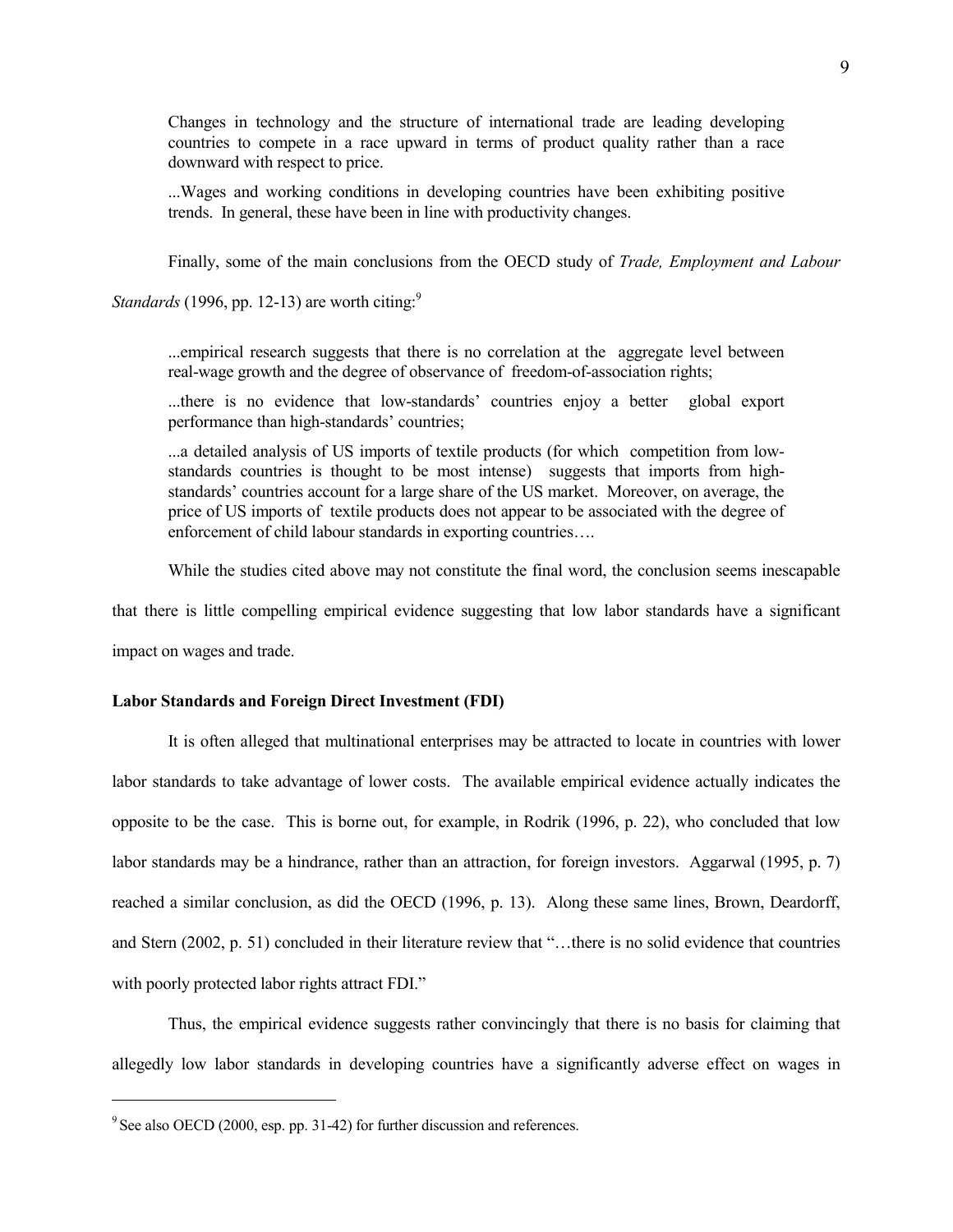industrialized countries, provide developing countries with an unfair advantage in their export trade, or distort the geographic distribution of FDI between low and high standards countries.

## **Labor Standards and the Role of Interest Groups**

l

 As mentioned above, there is a common view that support for international labor standards reflects protectionist interests in the United States and other industrialized countries. In an effort to test this proposition empirically, Krueger (1997) analyzed the determinants of sponsorship in the U.S. House of Representatives for the Child Labor Deterrence Act of 1995. If approved, this legislation would have prohibited imports of goods produced abroad by child labor under specified circumstances, including by children under 15 years old and subject to a review of child labor practices by the U.S. Secretary of Labor.<sup>10</sup> Krueger (p. 289) found that "...Congressmen from districts with a high concentration of high school dropouts are *less* likely to cosponsor the Child Labor Deterrence Act. ...This finding is contrary to what I would expect from a simple political economy model...."

 But Krueger also found that higher rates of unionization were associated with support for the Act as were representatives who were Democrats and also had voted against NAFTA and the Uruguay Round negotiations. In interpreting his results, Krueger (p. 293) argued that unionized workers who tend to be more highly skilled and thus may not benefit directly from a ban on imported goods made with child labor may in this case be acting as a matter of principle to pursue policies that strengthen worker rights more generally rather than pursuing their own narrow self interest. He went on more broadly to state (pp. 293- 94): "Indeed, in many instances I am surprised that the AFL-CIO used its limited political capital to press for international labor standards that are of little benefit to its members, when instead it could pursue policies that are of much greater direct benefit to its membership." While Krueger's results are suggestive, they are by no means definitive and have been questioned in particular by Srinivasan (1996, 1998) on the grounds that Krueger mismeasured the legislative sponsorship and the demographic characteristics of the labor constituencies of the U.S. Congressmen covered in his study.

 $10$  While this legislation never came to a vote, the U.S.  $105<sup>th</sup>$  Congress subsequently enacted the Bonded Child Labor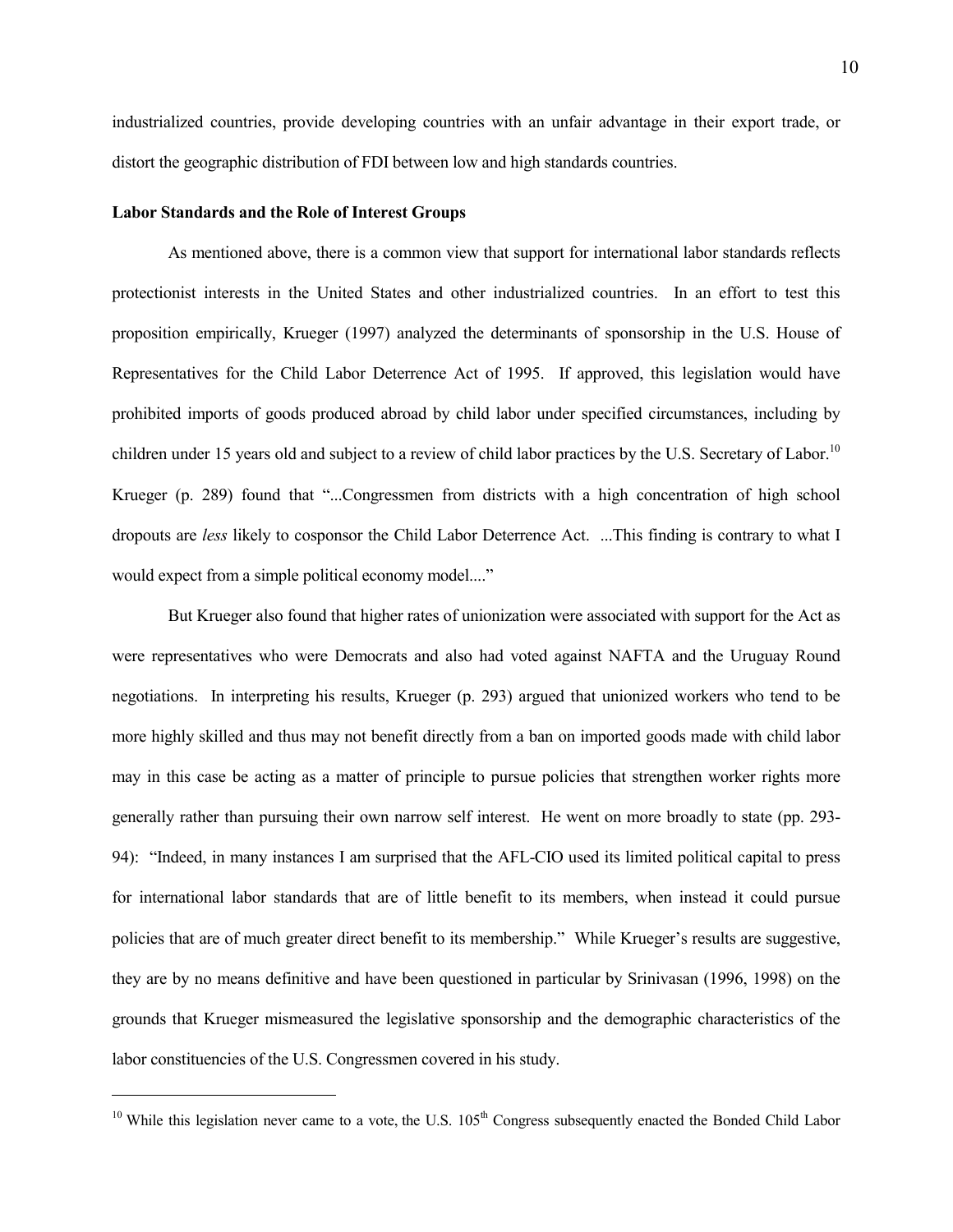The foregoing review of labor standards and trade strongly suggests, in this writer's judgment, that the weight of the theoretical analysis and empirical evidence argues against taking an activist position to mandate and enforce international labor standards on developing countries.<sup>11</sup> Nonetheless, issues of labor standards continue to have a high profile in the current trade-policy environment. It is essential accordingly to consider the alternative arrangements that exist for the monitoring and enforcement of labor standards..

## **V. Monitoring and Enforcement of Labor Standards**

Labor standards are presently dealt with in a variety of settings: global; regional; national unilateral; and other, including private, arrangements. I shall discuss each of these in turn.<sup>12</sup>

## **Global Arrangements**

 $\overline{a}$ 

 The main international organization that is concerned with labor standards is the ILO, which was established as part of the Treaty of Versailles of 1919 following the end of World War I. The methods and principles set out in the ILO constitution deal with all conceivable aspects of labor standards. As stated in ILO (1988, p. 4), ILO action designed to promote and safeguard worker rights takes three main forms: (1) definition of rights, especially through adoption of ILO Conventions and Recommendations; (2) measures to secure the realization of rights, especially by means of international monitoring and supervision but not by imposition of trade sanctions; and (3) assistance in implementing measures, particularly through technical cooperation and advisory services.

Elimination Act, and it was signed by President Clinton on October 10, 1997.

<sup>&</sup>lt;sup>11</sup> There is evidently a marked difference in worldview between most advocates of international labor standards and trade and most other, particularly trade, economists. Labor standards advocates seem to see the world in terms of a struggle between capital and labor for the rewards from production, without much regard to the size of the output that they will have to share. They see the outcome as depending on power, not on economics. Trade economists see the world in terms of how resources are allocated to production with a view to maximizing the total output. They see the distribution of that output between capital and labor as depending on scarcity and productivity, not on power. Therefore labor standards advocates favor the use of intervention to tilt the balance of power in favor of labor, believing then that labor will get a larger share of a fixed pie. Trade economists see those same policies as shrinking the pie while altering the slices not by changing power but by changing the markets within which scarcity determines the rewards to capital and labor.

 $12$  Elliot and Freeman (2003) provide a comprehensive analysis of the issues that are discussed in what follows. See also CUTS (2003) for a useful survey of the issues from the developing countries' perspective.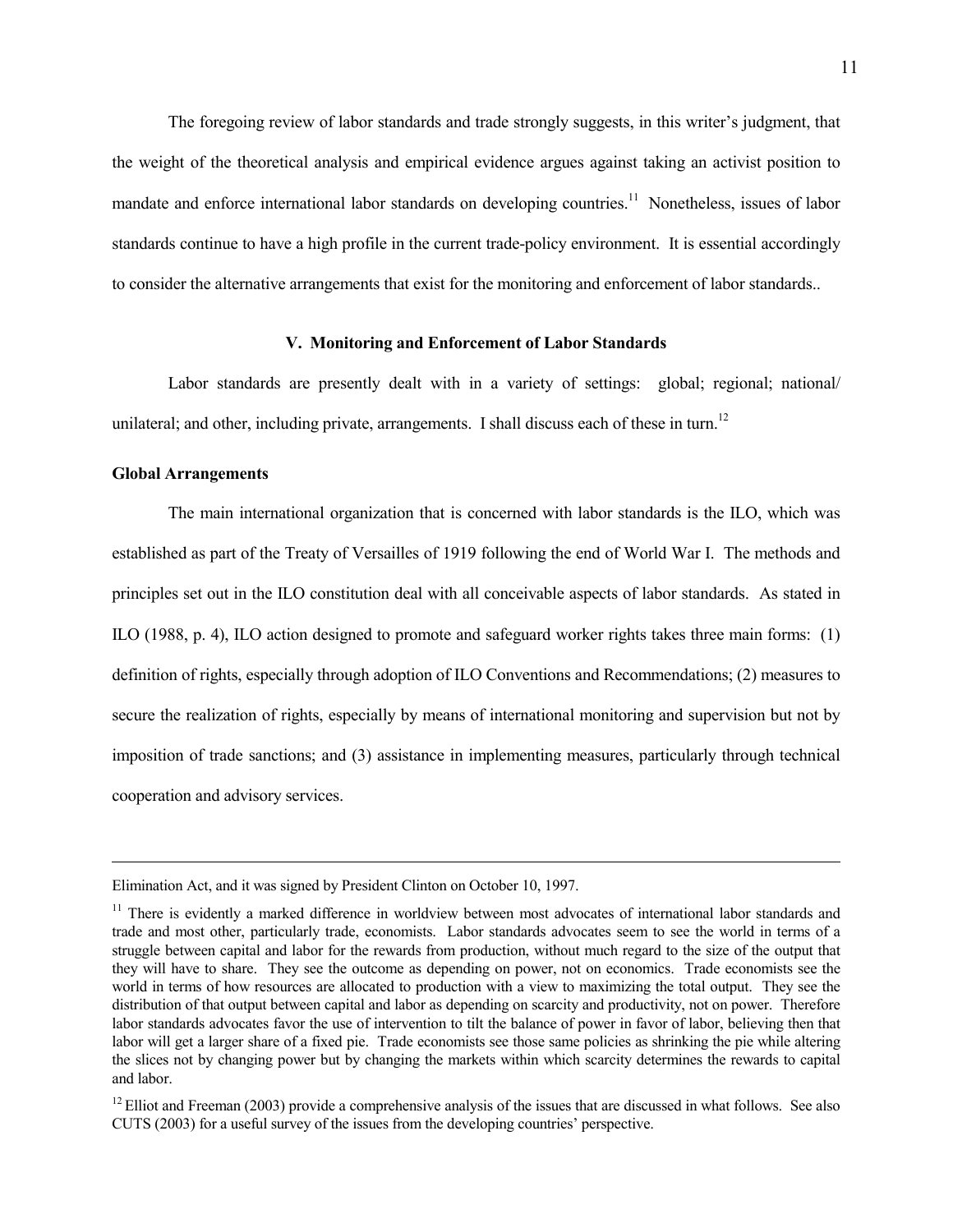What might be considered to be ILO core labor standards was noted in Section II above. It is interesting that formal ratification of the ILO Conventions on core labor standards differs considerably among ILO members, apparently because particular Conventions may be at variance with national laws and institutional practices. Thus, for example, as noted in OECD (2000, pp. 22-23), the United States has ratified only two of the eight core labor standards Conventions, whereas several other industrialized and developing countries have ratified a significantly larger number. Ratification of ILO Conventions may therefore not be an accurate indicator of existing national regulations governing labor standards, and there are many cases in which ratified Conventions are in fact not enforced.<sup>13</sup>

 It is interesting in this connection, as Charnovitz (1986, pp. 566-67) has noted, that issues of alleged unfair competition involving labor standards were addressed in Article 7 of Chapter II of the 1948 (stillborn) (Havana) Charter of the International Trade Organization (ITO). Since the GATT was conceived with a more narrow mandate as compared to the ITO, it did not address labor standards, except in Article  $XX(e)$ that provides for prohibition of goods made with prison labor. Charnovitz (p. 574) notes further that as early as 1953 the United States proposed (unsuccessfully) adding a labor standards article to the GATT. This would have empowered GATT members to take measures against other countries under the provisions of GATT Article XXIII (Nullification and Impairment). The United States continued, again unsuccessfully, to push for negotiation of a GATT article on labor standards in both the Tokyo and Uruguay Rounds of Multilateral Trade Negotiations in the 1970s and 1980s. But the international community was put on notice in April 1994 at the Marrakesh signing of the Uruguay Round accords that the United States intended to pursue issues of labor standards in future multilateral negotiations.

 Subsequently, there were efforts at drafting a so-called social clause dealing with core labor standards and including trade sanctions for noncompliance that might eventually be incorporated into the WTO. As noted in Aggarwal (1995, p. 38), in June 1994, the ILO began a research program dealing with the integration of social welfare and trade policy. A central objective was to develop a stronger

l

 $13$  A detailed discussion of the observance of core labor standards in 75 selected countries is provided in OECD (1996, pp. 39-70) and OECD (2000, pp. 21-30).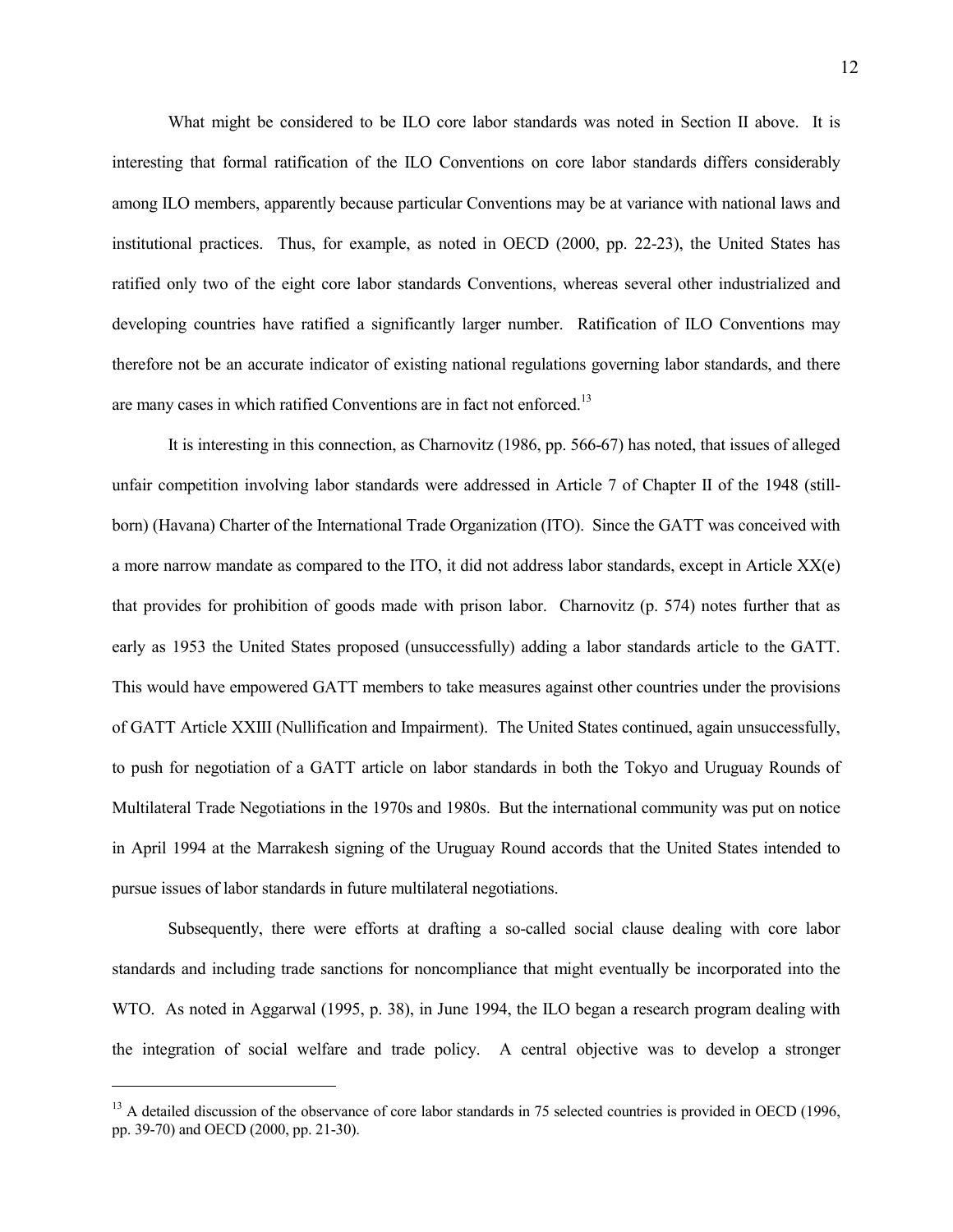enforcement mechanism. The ILO Secretariat proposed that the ILO and WTO work jointly on the oversight of international core labor standards, with the ILO concentrating on international monitoring and the WTO responsible for enforcement by means of trade-related sanctions. But because of disagreements among the country representatives of the ILO Working Party on the Social Dimensions of the Liberalization of International Trade, it was decided in early 1995 to suspend further discussion of the use of trade sanctions for alleged noncompliance with core labor standards. Instead, as noted in OECD (1996, p. 7), the ILO initiated a program of research on the effects of trade liberalization on core standards and a review of ILO means of action for the promotion of standards.

 Nonetheless, the United States, with some support from European Union members, Canada, and Japan, continued to pursue the issue of trade and labor standards in the context of the WTO Singapore Ministerial Meeting in December 1996. The Declaration issued following the Singapore Meeting acknowledged the importance of international labor standards. But according to Williams (1996, p. 4), there was an apparent understanding that labor standards would remain the responsibility of the ILO. However, this understanding was not accepted by the United States, which interpreted the Singapore Declaration as leaving the issue open. The United States continued thereafter to press for inclusion of labor standards on the agenda of the Geneva 1998 WTO Ministerial Conference and was again denied. The United States raised the issue of labor standards still again in December 1999 at the Seattle WTO Ministerial Conference. At that time, President Clinton gave a speech and press interview in which he called for WTO trade sanctions in cases of violation of core labor standards. The U.S. position provoked concerted opposition by the developing countries and together with such other divisive issues as agricultural protection and subsidies and antidumping policies, the Seattle Ministerial Conference was terminated without agreement on a negotiating agenda.

 At the next WTO Ministerial Conference that was convened in Doha, Qatar, in November 2001, it was agreed to launch a new multilateral trade round in January 2002 that was to be concluded by the end of 2004. Issues of labor standards were again acknowledged in the Doha Declaration, but the developing countries maintained their opposition to including labor standards as part of the negotiating agenda. Thus,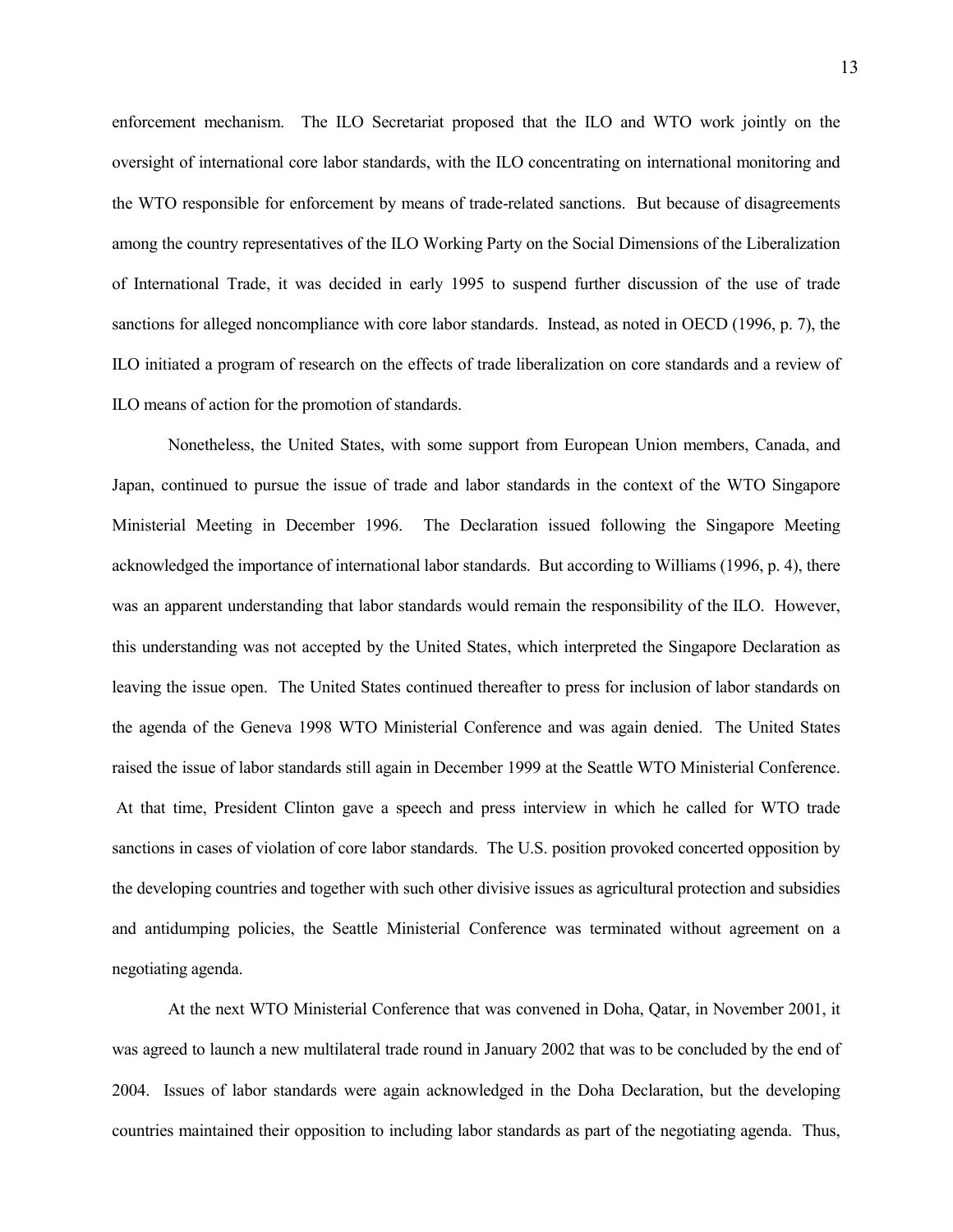labor standards are unlikely to be addressed multilaterally in the current Doha Round. But, as we now discuss, labor standards are and will continue to be included in the regional and bilateral trade agreements negotiated by the United States especially and some other industrialized countries and in such other contexts as corporate codes of conduct and monitoring and labeling arrangements.

## **Regional Arrangements**

## *European Union (EU)*

 $\overline{a}$ 

 Issues of worker rights have been a focus of attention in the EU because of concerns over low-wage competition from some EU member countries, persistent unemployment, and wage stagnation. Sapir (1995b) noted that the first efforts to address the harmonization of social policies in Europe can be traced back to early stages of European integration prior to 1958. According to De Boer and Winham (1993, p. 17), the issue of a Community-wide Social Charter was first broached in 1972. Subsequently, with the issuance in 1985 of the white paper signaling the intention to remove remaining barriers to trade and creation of a Single Market, a Community Charter of Fundamental Social Rights for Workers was drafted in 1988. This Charter, which is quite comprehensive and encompasses the "core" and "other" labor standards noted in our earlier discussion,<sup>14</sup> has been adopted by all EU members.

 In his evaluation of the EU Social Charter, Sapir (1995a, pp. 742-743; 1996) concluded that harmonization of social policies was not a pre-condition of successful European trade liberalization and integration. He noted further that:

…differences in labour standards between member states remain substantial and 'social harmonisation' remains a distant reality. ...whatever harmonisation has been achieved in Europe, it could not have occurred without redistributive mechanisms between countries. In the absence of such mechanisms, the harmonisation of social policies cannot be contemplated internationally.

Granted the foregoing, a perhaps more fundamental reason why EU social harmonization is not an appropriate model for the world economy is that the EU aspires ultimately to some form of political union.

<sup>&</sup>lt;sup>14</sup> The highlights of the Charter of Fundamental Social Rights are summarized in De Boer and Winham (1993, pp. 36-37), and the full text is to be found in Commission of the European Communities (1990).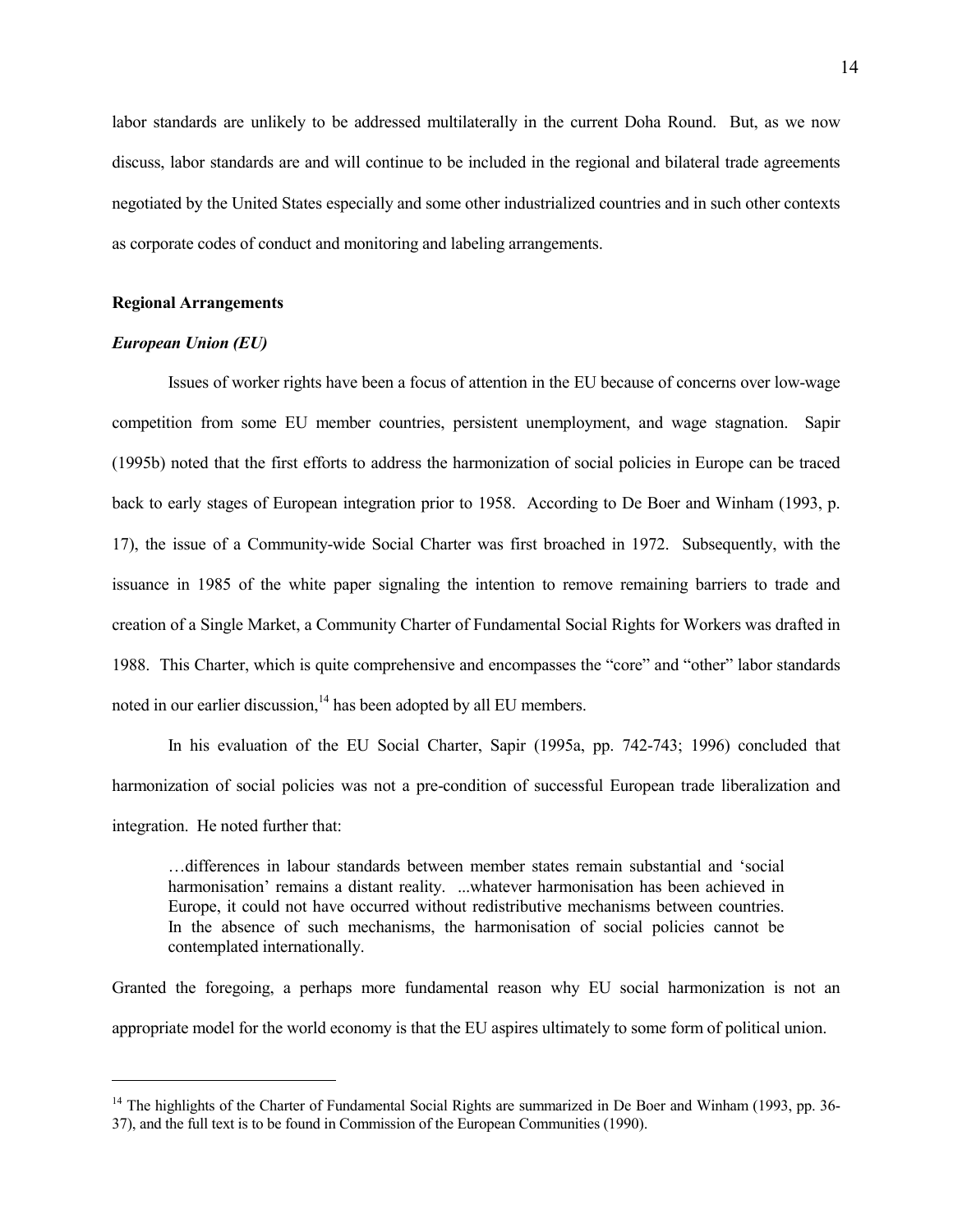## **NAFTA**

 At the time that the NAFTA was being negotiated, some observers urged that it should include a Social Charter for North America as a possible means of protecting the interests of workers.<sup>15</sup> Instead of including a Social Charter, however, and since the NAFTA had already been signed by the member countries in the summer of 1992, the newly elected Clinton Administration opted to pursue a separate side agreement covering labor and environmental issues. At the time, the negotiation of these side agreements may have been helpful in obtaining Congressional approval for the NAFTA, especially in the U.S. House of Representatives.

Aggarwal (1995, p. 34) has summarized the main features of the labor side agreement as follows:

First, the NAFTA supplemental agreement contains a more comprehensive list of labor standards than the five typically present in U.S. trade programs [which are noted below]. The agreement commits each party to the promotion of eleven broad labor conditions ranging from freedom of association to migration policies. Second, the agreement does not attempt to apply U.S. standards or...common uniform criteria in its evaluation of labor conditions in other countries. Instead, the agreement contains different enforcement mechanisms for different standards. The complaint process consists of three stages--filing a petition with the domestic National Administrative Office (NAO), Ministerial consultations, and lastly consultation with the Evaluation Committee of Experts (ECE). Complaints pertaining to freedom of association, the right of collective bargaining, and/or the right to strike can only be taken to the second stage of the complaint process...[and] sanctions cannot be utilized to encourage enforcement of laws pertaining to these rights. Of the eleven labor principles, only the implementation of those pertaining to child labor, minimum employment standards, and occupational health and safety can be supported by sanctions.<sup>16</sup>

 According to the U.S. Department of Labor (2003b), as of April 13, 2003, 25 submissions have been filed under the NAFTA labor side agreement. Sixteen were filed with the U.S. NAO, of which 14 involved allegations against Mexico and 2 against Canada. Thirteen of the 16 U.S. NAO submissions have involved issues of freedom of association. Three submissions were withdrawn before hearings were held or the review process completed, four were declined for review, and hearings were held and public reports released on nine submissions. Seven of the U.S. submissions have gone to ministerial level consultations.

 $\overline{a}$ 

<sup>&</sup>lt;sup>15</sup> A useful reference is Lemco and Robson (1993).

<sup>&</sup>lt;sup>16</sup> More complete details on the North American Agreement on Labor Cooperation are provided in U.S. Department of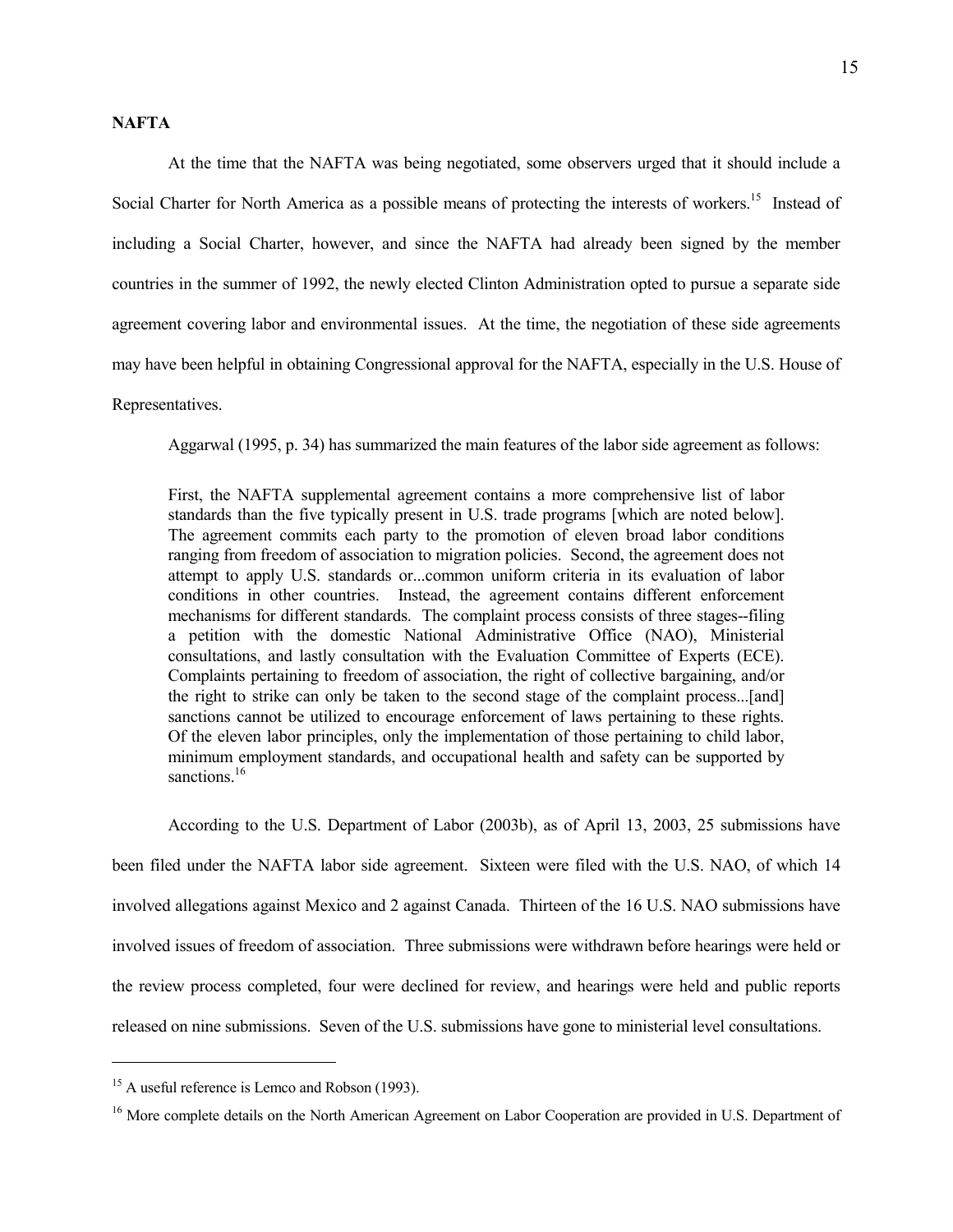The Mexican NAO filed six submissions against the United States. Five submissions resulted in ministerial consultations and one submission is pending for consultations. The Canadian NAO filed one submission against Mexico for which consultations are pending and two against the United States that have been declined.

 The NAFTA side agreement on labor has thus involved a number of submissions especially by the United States regarding violations of labor standards aimed principally at Mexico. As mentioned, the objective of the submissions has been to address the labor issues through a consultative process, and it is noteworthy that sanctions have not been used to enforce any of the labor rights at issue. The side-agreement process might thus be viewed as a convenient political expedient to placate U.S. labor activists while at the same time avoiding confrontation with NAFTA partners over the use of trade sanctions. It is interesting to note that this defusing of labor opposition has been carried over to the inclusion of the NAFTA labor provisions in the bilateral free trade agreements (FTAs) that the United States has negotiated with Jordan (2001), Chile (2003), and Singapore (2003).<sup>17</sup> There is a presumption that future bilateral and regional FTAs that the United States is currently negotiating or planning will contain these same labor provisions. Thus, while the United States has been frustrated in including labor standards in the WTO multilateral negotiating agenda, it has actively pursued the inclusion of labor standards in its bilateral and regional trade agreements. It is an interesting question accordingly whether at some future time this may open the door to including similar provisions in the WTO multilateral rules and procedures that could be coupled with trade sanctions.

 $\overline{a}$ 

Labor (2003a).

<sup>&</sup>lt;sup>17</sup> The texts of the provisions of the U.S. FTAs with Chile and Singapore are available on the USTR website [www.ustr.gov]. As in the NAFTA side agreement, the bilateral FTAs contain a provision for monetary penalties in the event that a party fails to conform to a ruling on a dispute settlement panel on a labor issue. It may be noted that Canada had labor provisions and a procedure for permitting fines in the NAFTA side agreement and its FTA with Chile. But in the recent Canadian FTA with Costa Rica, the administrative/institutional provisions are less strict, there is greater provision for technical cooperation, and no fines. Canada is currently negotiating a FTA with four Central American countries, and the labor provisions will contain an even greater emphasis on cooperative programs. The EU association agreements, as for example between the EU and Morocco (2000), contain language affirming the democratic principles and fundamental human rights established by the Universal Declaration of Human Rights, but do not provide for sanctions. Japan's FTA with Singapore and other FTAs in process do not contain explicit labor provisions.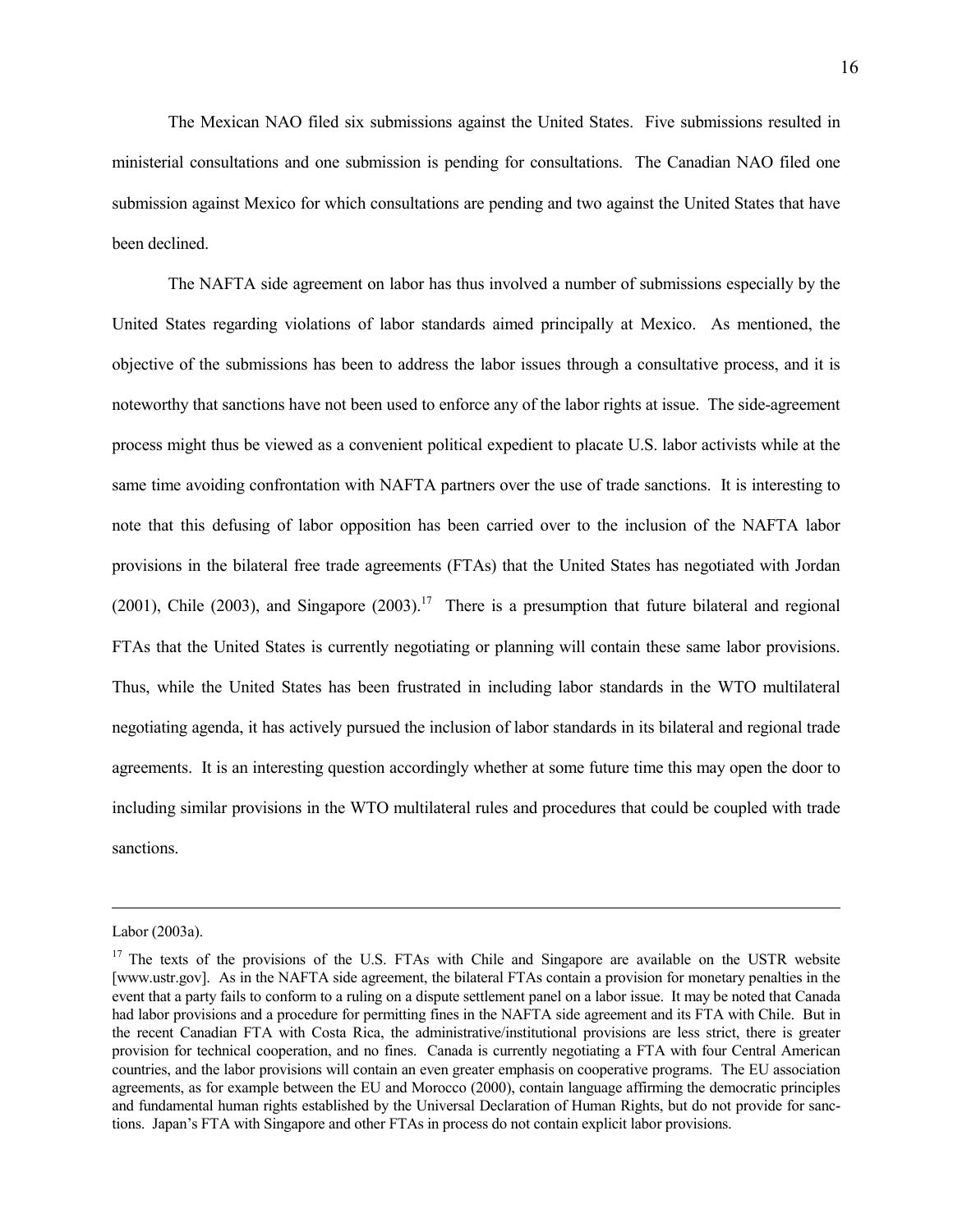## **National/Unilateral Arrangements**

l

 As noted in Brown, Deardorff, and Stern (1996, p. 229), since the 1980s it has become increasingly common to include international labor standards criteria in U.S. foreign economic legislation.<sup>18</sup> The Trade Promotion Authority Act of 2002 contains labor clauses that establish U.S. negotiating objectives and criteria. The 2002 Act includes renewal of the: 1971 Generalized System of Preferences (GSP); the 1984 Caribbean Basin Economic Recovery Act; the 2000 Caribbean Basin Trade and Partnership Act; and extension of the 1991 Andean Trade Preference Act. There is also the 2000 African Growth and Opportunity Act.19 Under U.S. legislation, countries can be removed from beneficiary status on submissions to the Office of the U.S. Trade Representative (USTR) by labor or non-governmental organizations or by the USTR itself. GSP eligibility has in fact been revoked at times for a number of developing countries until they have shown evidence that the offending actions have been or are in the process of being eliminated.<sup>20</sup> It is noteworthy that the European Union (EU) also has a GSP program,<sup>21</sup> which includes special incentive arrangements for additional tariff preferences for countries that comply with the eight ILO core labor standards noted in Section II above.<sup>22</sup>

<sup>&</sup>lt;sup>18</sup> The standards include: (1) the right of association; (2) the right to organize and bargain collectively; (3) freedom from forced labor; (4) a minimum age for employment of children; and (5) acceptable conditions of work, including a minimum wage, limitations on hours of work, and occupational safety and health rights in the workplace.

<sup>&</sup>lt;sup>19</sup> The United States has a Memorandum of Understanding (MOU) with Cambodia that links special quotas for most Cambodian textile exports with improving worker rights in textile factories. As noted in USTR (2002), this MOU was extended for an additional three years at the end of 2001 and runs through 2004. The quota for 2002 was fifteen percent higher than in 2001 and can be increased further provided that Cambodia demonstrates "substantial compliance" with internationally recognized core labor standards. It may be noted that when Vietnam was granted "normal trade relations" in the July 2000 U.S.-Vietnam Bilateral Trade Agreement, there were no provisions for labor rights. It may be noted, further, that there are provisions for worker rights in the authorization for the U.S. Overseas Private Investment Corporation (OPIC) and in the bilateral investment treaties that the United States has signed with 34 countries. As reported in U.S. Department of the Treasury (2003), the U.S. Treasury is directed to evaluate the recognition of workers rights and to promote such rights by borrowing member countries of the International Financial Institutions. .

<sup>&</sup>lt;sup>20</sup> The Worker Rights Case History under the U.S. GSP as of April 11, 2003 is documented and is available from the U.S. Department of Labor, Bureau of International Labor Affairs. Elliot and Freeman (2003, esp. Ch. 4) provide an assessment of the effectiveness of the U.S. GSP investigations and suspensions.

<sup>&</sup>lt;sup>21</sup> See European Union (2003) for a user's guide to the EU GSP.

<sup>&</sup>lt;sup>22</sup> According to the World Trade Organization, WT/DS246/4, on December 6, 2002, India requested establishment of a dispute settlement panel to investigate whether the EU tariff preferences accorded under the special incentive arrangements for the protection of labor rights and the environment may be inconsistent with Article 1.1 of the GATT. Article 1.1 requires that extension of any advantage or privilege for imports provided to any individual WTO member country be extended to all WTO member countries. India also claims that the EU special preferences violate the GATT "ena-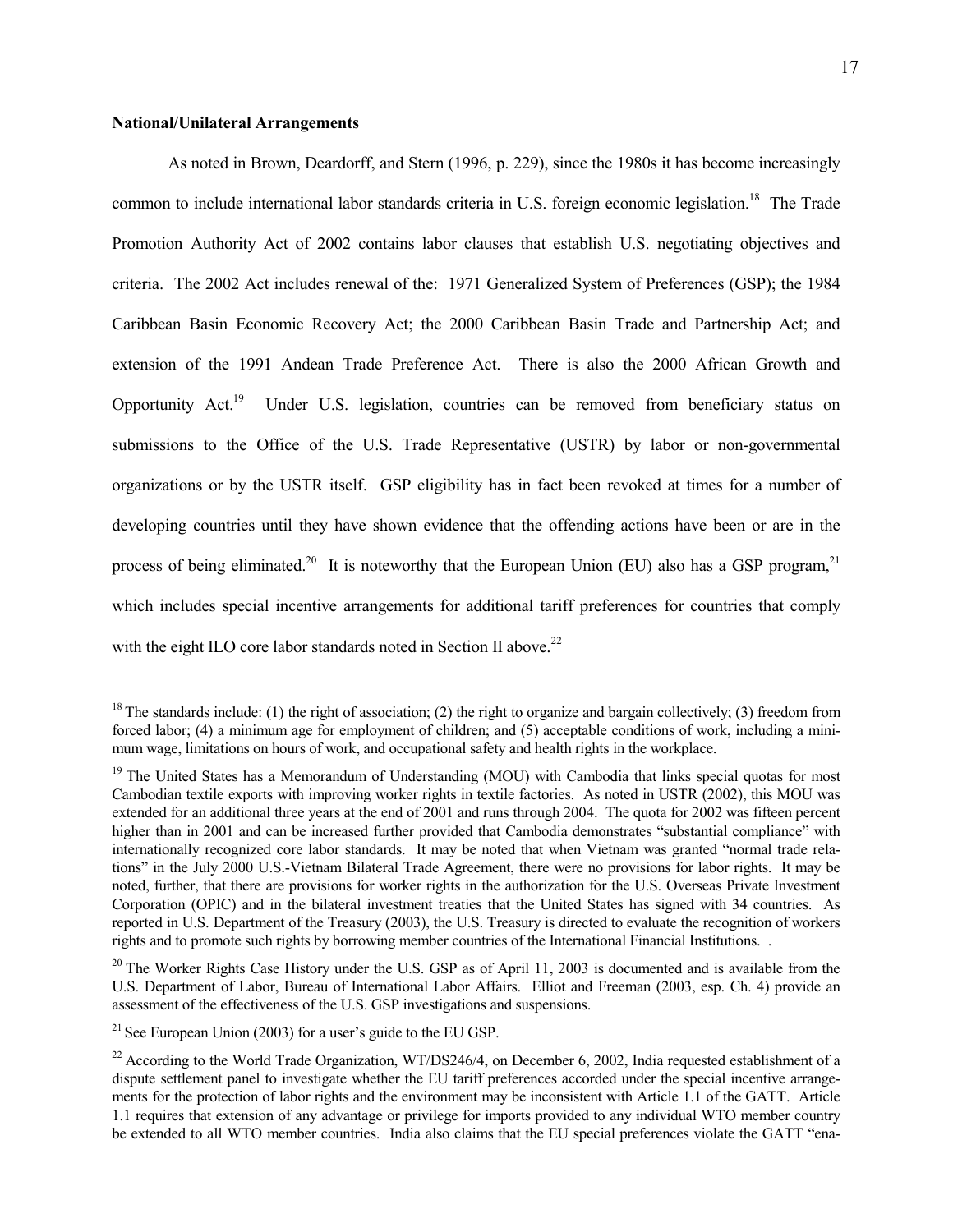While there may be instances in which countries have improved their labor standards to maintain their U.S. GSP eligibility or qualify for EU special preferences, the issue is that the extension or removal of GSP eligibility is essentially decided unilaterally by the United States and the EU, both of which are obviously very powerful entities in the global trading system. It might nonetheless be argued that the experiences with quid-pro-quo actions under the GSP programs can possibly provide some useful insights into the design and implementation of policies and procedures governing trade-linked labor standards in other contexts. But the question remains that the GSP programs may offer only limited benefits to the developing countries involved because of the restricted product coverage and the administrative rules that are applied in determining rules of origin.<sup>23</sup>. Also, in the future the value of GSP will be eroded by the tariff reductions previously negotiated in the Uruguay Round and those to be negotiated in the ongoing Doha Development Agenda round. Developing countries might therefore be advised to be wary of entering into preferential arrangements that may not be in their national interests. $^{24}$ 

## **Other Arrangements**

 $\overline{a}$ 

 There are a number of other arrangements that deserve mention in addition to those already discussed above.

 For example, as noted in OECD (1996, pp. 161-69), the OECD, ILO, UNICEF, and other UN agencies have been active in promoting cooperative programs of economic development in which practical measures backed up often by multilateral and bilateral financial assistance can be devised to deal with some of the underlying causes of poverty in poor countries that may be reflected in the employment of children and the absence or relatively weak enforcement of core labor standards. The OECD and ILO have also developed international codes of conduct applicable to multinational enterprises (MNEs) that may assist in

bling clause" that calls for establishing nonreciprocal and nondiscriminatory preferences under GSP schemes and that preferences should foster the trade and other needs of developing countries. See Howse (2003) for an analysis of India's challenge in the WTO of the EU special preferences.

<sup>&</sup>lt;sup>23</sup> See Brenton and Manchin (2003) for an assessment of the EU GSP.

<sup>&</sup>lt;sup>24</sup> Srinivasan (1997) characterizes the GSP as "'crumbs from the rich man's table' which the developing countries should do well without."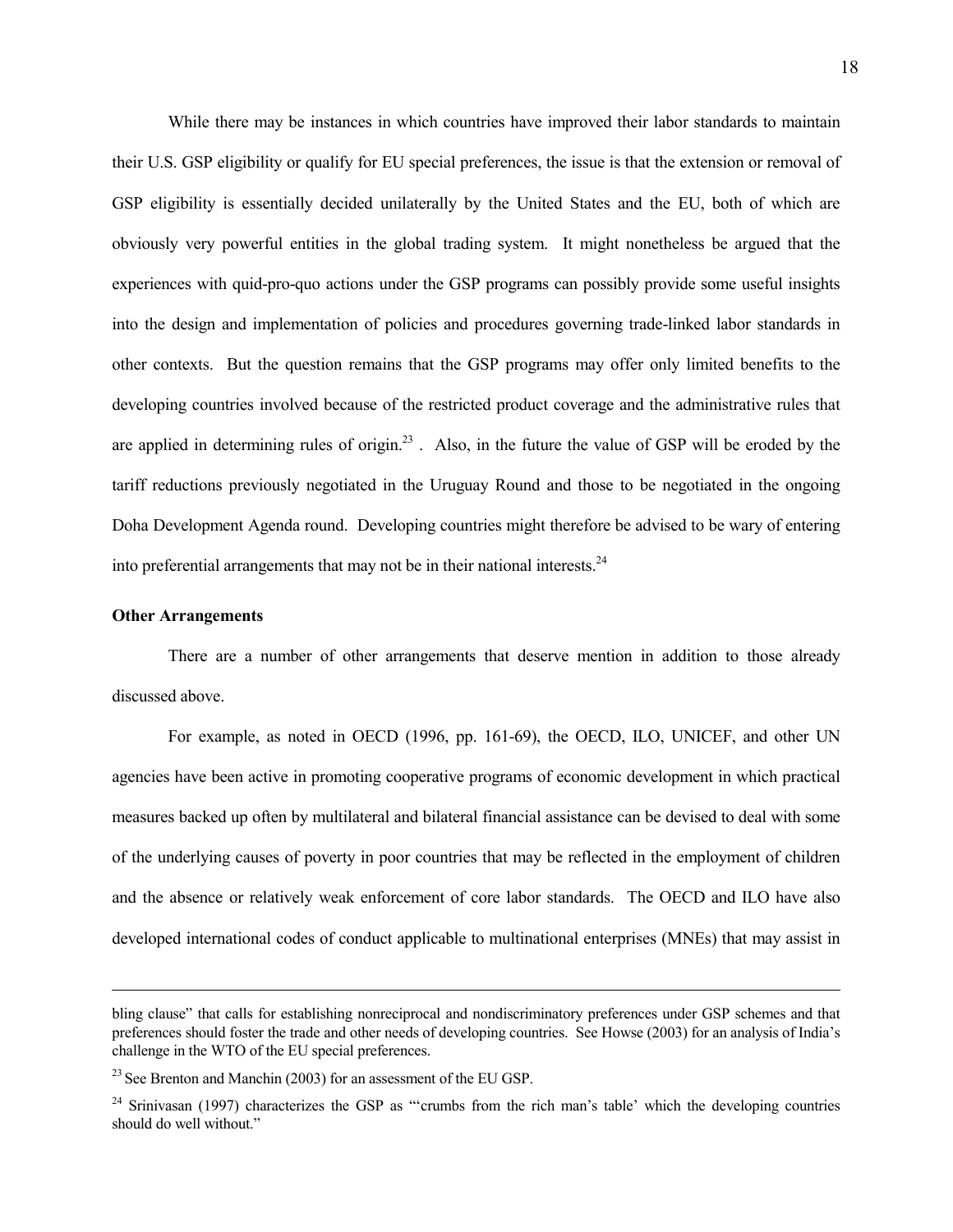improving labor standards and working conditions in MNE affiliates in host developing countries. Individual firms can attempt to develop codes of conduct on their own, as Elliot and Freeman (2003) have noted and has been done by several U.S. MNEs and those of other countries. These cooperative efforts and codes of conduct are essentially voluntary in nature, and, of course, there is no guarantee that they will be effective in all circumstances in developing countries. Nonetheless, they serve an important role insofar as they help to focus attention on the importance of the root causes of underdevelopment and the types of business practices that may help developing countries to raise per capita incomes and improve conditions of work.<sup>25</sup>

 Finally worth mentioning is the use of consumer labeling in providing a market-based method for helping to improve labor standards when these standards can be treated as private goods. The advantage of labeling is that it provides information about production processes being used and allows consumers in making their consumption choices to reflect the satisfaction that they derive from the presumed realization of higher labor standards internationally.<sup>26</sup> When labor standards are considered to be public goods, there will be a need for governmental policies. What is important is that these various private and public actions can be carried out without the coercion that may be involved when efforts are made internationally to influence governments to change their domestic labor-market policies.<sup>27</sup>

l

 $25$  See Brown, Deardorff, and Stern (2002) for an elaboration of the case to be made for voluntary codes of conduct.

<sup>&</sup>lt;sup>26</sup> Aggarwal (1995, pp. 39-40) cites the example of the Child Labor Coalition, which was formed in 1989 by several religious, human rights, and union groups for the purpose of informing consumers in high-income countries about child labor conditions used in producing goods such as rugs in South Asia. The Coalition has sponsored the so-called Rugmark campaign that provides producers with a certifying label that they can attach to their exports indicating that they do not employ child labor. It has been suggested that the Rugmark labeling system could be extended to clothing and other products. In this connection, see U.S. Department of Labor (1996) for a report on codes of conduct for the U.S. apparel industry. Voluntary codes of conduct in the apparel industry have become increasingly common since the early 1990s. A recent example is the U.S. Presidential task force agreement to "end" apparel sweatshops worldwide and give a seal of approval to companies that comply with the code of conduct. The Fair Labor Association (FLA) was created to implement this code of conduct. As reported in the June 10, 2003 *Financial Times* by Maitland (p. 8), the FLA audited nearly 50 MNE factories globally in 2001-02 and reported a number of abuses that have been or are being corrected. For further analysis of the design and objectives of the FLA and the Worker Rights Consortium (WRC), both of which have been actively monitoring labor rights in developing countries on behalf of a large number of U.S. universities and colleges that sell MNE produced clothing bearing their academic logos, see Brown, Deardorff, and Stern (2002).

 $^{27}$  It should be noted, however, that in a "quiet maneuver" led by Representative Bernard Sanders, (Ind-VT) and Senator Tom Harkin (D-IA), the 105<sup>th</sup> U.S. Congress enacted the Bonded Child Labor Elimination Act, and it was signed by President Clinton on October 10, 1997. The Act is designed to prohibit imports of goods made by indentured child laborers, that is, children who are sold into bondage by their parents and who must work for an extended period of time to gain their freedom. But it is not clear how this Act is being enforced, and it is unlikely in any case to effect significant improvement in the conditions of poverty that are characteristic of the families involved.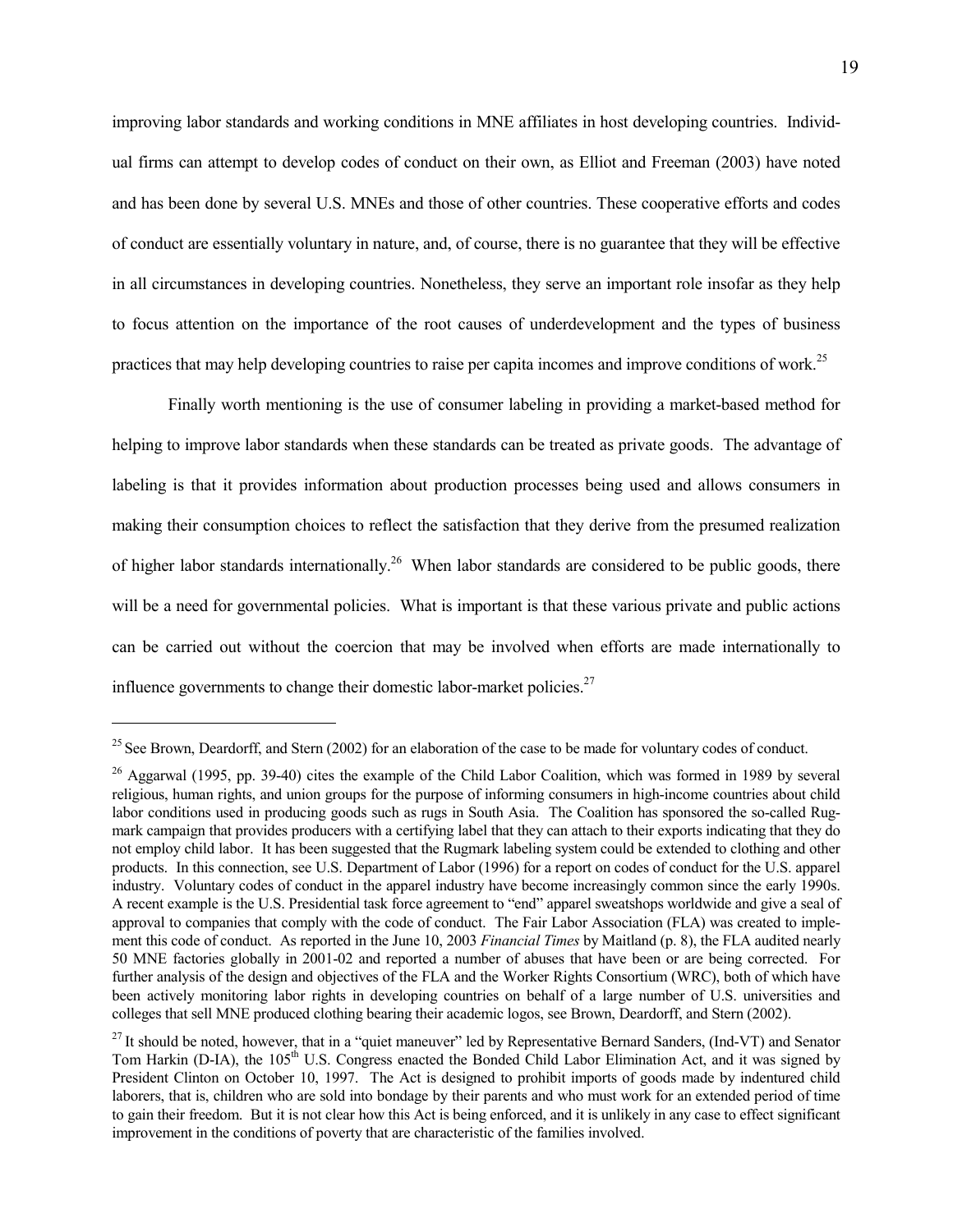### **VI. Conclusions and Implications for Policy**

 The motivation for this paper has been to consider whether international labor standards should be incorporated into trade agreements. While an argument can be made for devising WTO rules and disciplines to improve core labor standards in developing countries, the feasibility of effective action is limited because of the diversity of labor standards in countries with differing national characteristics, policies, and institutions.28 Furthermore, the theoretical and empirical literature summarized above suggests no compelling rationale for the international enforcement and harmonization of labor standards.

What then should be done on the global level? The responsibility for addressing issues of international labor standards has historically been assigned to the ILO. But the ILO has often been criticized because it lacks a mechanism for enforcement of discipline to raise labor standards and because at times it has espoused an interventionist social agenda. While these criticisms may be valid, they miss the point in my judgment. If one looks at the economic development of the United States, Western Europe, Japan and other advanced industrialized countries over the past century, it is evident that the real incomes of workers have increased dramatically and that the conditions of work have improved concomitantly. To achieve these improvements in labor standards has required an active role for government together with broad public support in individual nations. In recent decades, there have been similar improvements in a substantial number of developing countries, especially in East and Southeast Asia as well as in Latin America. What the historical record suggests therefore is that it is not through the external enforcement of labor standards that improvements have been realized, but through internal economic and social development.

 With sufficient encouragement and increased financial support, the ILO can provide a multilateral forum that would serve to strengthen its role and authority in pursuing improved labor standards internationally. While the United States and some other industrialized countries have tried to link trade and

l

 $28$  See Brown, Deardorff, and Stern (2001) for an analysis of the pros and cons of linking trade and labor standards in the WTO. They argue against such linking because the sanctioning procedures involved in dealing with alleged violations of labor standards in developing countries may be dominated by protectionist interests in the United States and other developed countries.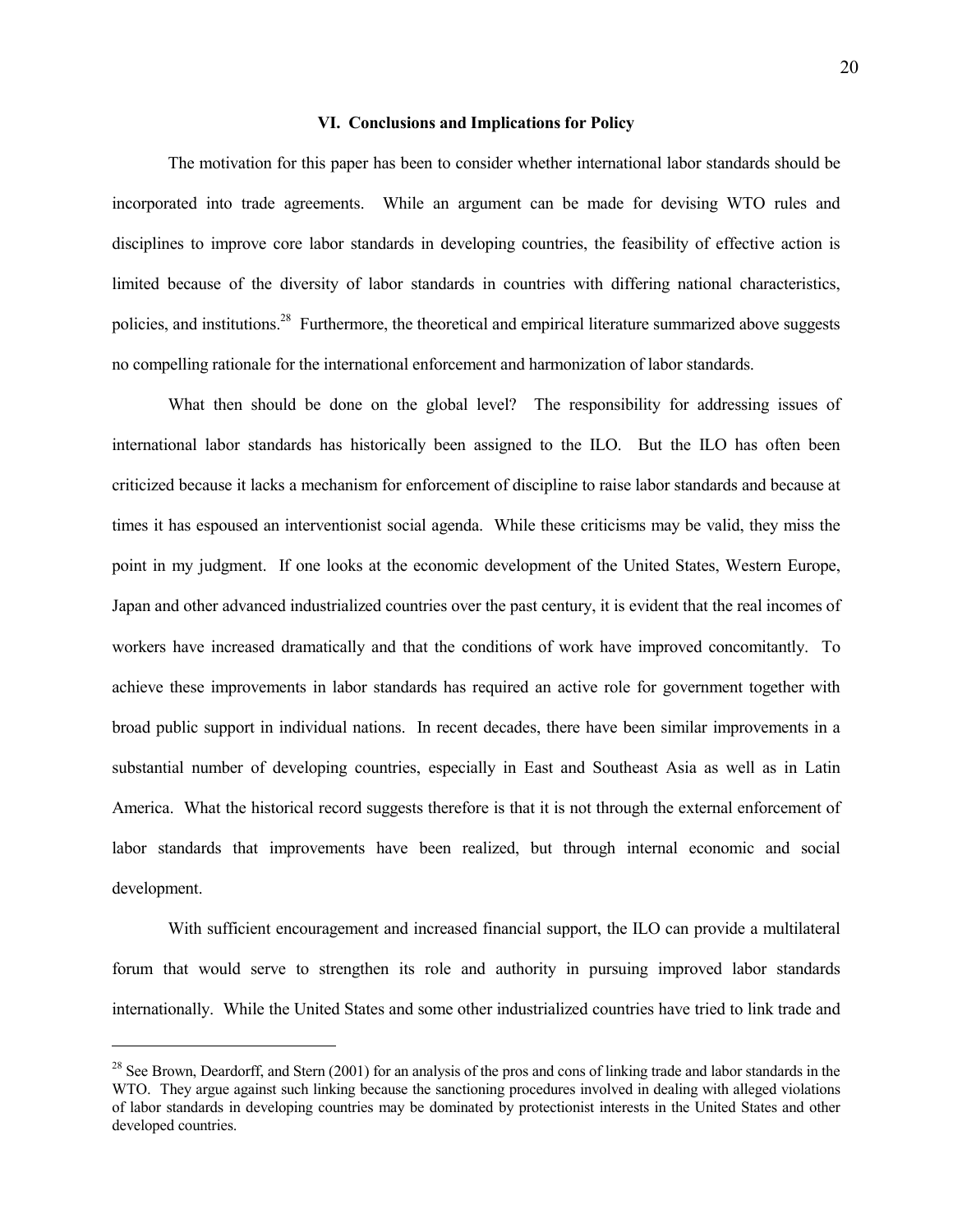labor standards in the WTO, their efforts have been unsuccessful. The challenge then is to reinforce the institutional role for which the ILO has been designed.<sup>29</sup>

 If the responsibility for monitoring and helping developing countries to improve their labor standards is centered in the ILO, there is no obvious case to be made for the United States and other industrialized countries to incorporate labor standards issues into their national and regional trade policies and trade agreements. It has to be acknowledged nonetheless that adherence to certain specified labor standards has been made a condition in U.S. and EU preferential trade arrangements, including the GSP, the labor side agreement in the NAFTA and in bilateral U.S. FTAs, and in other U.S. legislation and programs. It has not been demonstrated, however, that these various arrangements have led to significant increases in the economic welfare of developing countries and improvement of their labor standards. Indeed, the interests of developing countries might be better served if the financial and technical assistance provided by the United States and other industrialized countries were more effectively targeted to reduce poverty and if the industrialized countries dismantled their import barriers to encourage greater exports by developing countries.

 In the final analysis, there is pervasive historical evidence suggesting that as developing countries achieve higher levels of per capita incomes and in the process institute pro-active social policies, conditions of work and workers' rights can be significantly improved.

 $\overline{a}$ 

 $29$  In this connection, see Srinivasan (1995, 1997) and Brown (2001).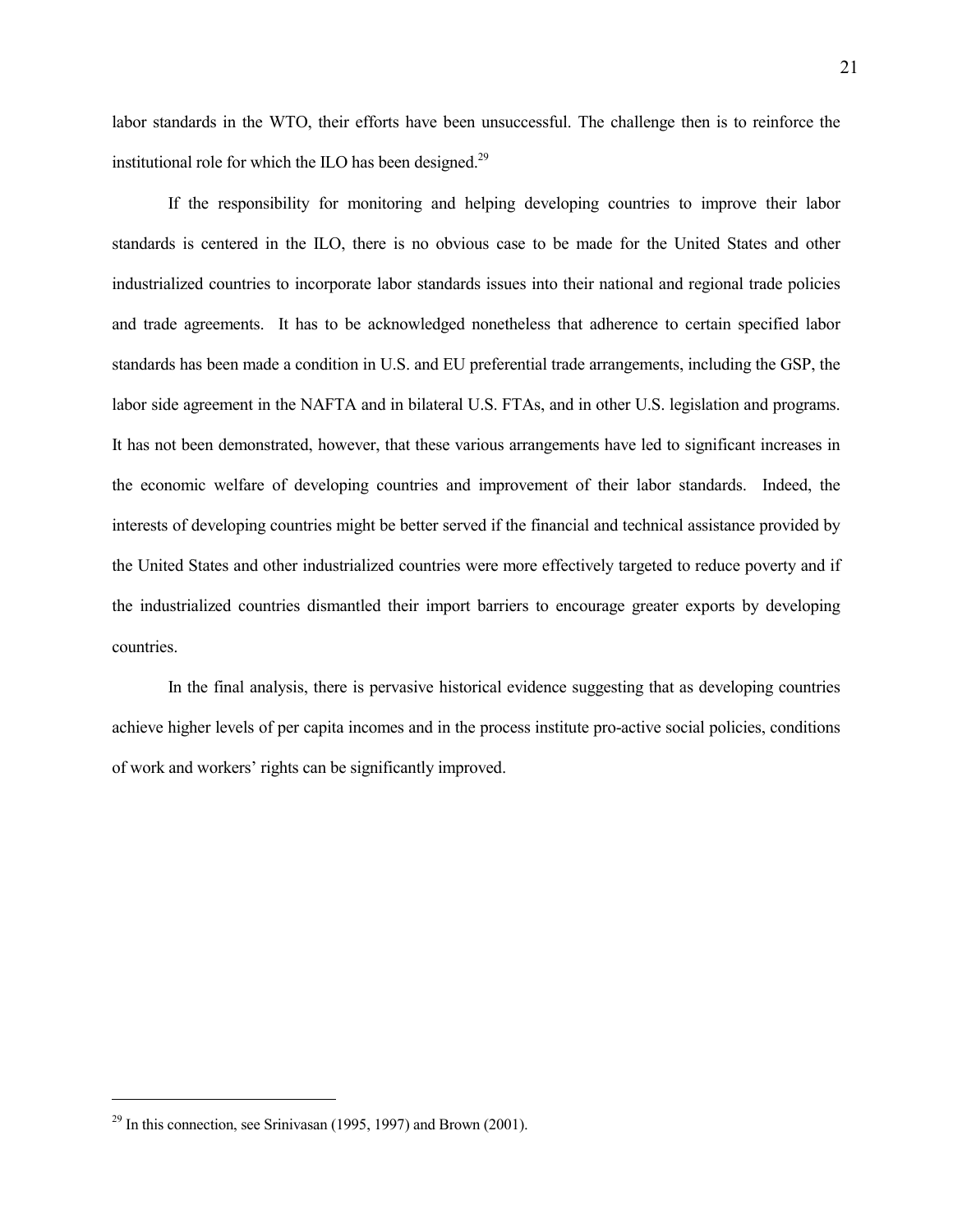### **References**

- Aggarwal, Mita. 1995. "International Trade, Labor Standards, and Labor Market Conditions: An Evaluation of the Linkages," USITC, Office of Economics Working Paper No. 95-06-C (June).
- Brenton, Paul and Miriam Manchin. 2003. "Making EU Trade Agreements Work: The Role of Rules of Origin," *The World Economy* 26:755-69.
- Brown, Drusilla K. 2000. "International Trade and Core Labour Standards: A Survey of the Recent Literature," Labour Market and Social Policy, Occasional Papers No. 43 (October), Paris: OECD.
- Brown, Drusilla K. 2001. "Labor Standards: Where Do They Belong on the International Trade Agenda?" *Journal of Economic Perspectives* 15:89-112.
- Brown, Drusilla K., Alan V. Deardorff, and Robert M. Stern. 1996. "International Labor Standards and Trade: A Theoretical Analysis," in Jagdish N. Bhagwati and Robert E. Hudec (eds.), *Harmonization and Fair Trade: Prerequisites for Free Trade?* Cambridge: MIT Press.
- Brown, Drusilla K., Alan V. Deardorff, and Robert M. Stern. 2001. "Pros and Cons of Linking Trade and Labor Standards," in Douglas Nelson (ed.), *The Political Economy of Policy Reform*, in process.
- Brown, Drusilla K., Alan V. Deardorff, and Robert M. Stern. 2002. "The Effects of Multinational Production on Wages and Working Conditions in Developing Countries," in Robert E. Baldwin and L. Alan Winters (eds.), *Challenges to Globalization*. Chicago: University of Chicago Press, forthcoming.
- Charnovitz, Steve. 1986. "The Influence of International Labor Standards on the World Trading Regime: A Historical Review," *International Labour Review* 126:565-84.
- Commission of the European Communities. 1990. *The Community Charter of Fundamental Social Rights for Workers.* European File 6/90. Brussels: Commission of the European Communities.
- Commission of the European Communities. 2000. "EURO-MED AGREEMENT establishing an association between the European Communities and their Member States, of the one part, and the Kingdom of Morocco, of the other part," *Official Journal of the European Communities*, L70/1 seq. (March 18).
- Consumer Unity and Trust Society (CUTS). 2003. "Directions on Trade and Labor Standards" [www.cuts.org].
- De Boer, Elizabeth and Gilbert R. Winham. 1993. "Trade Negotiations, Social Charters, and the NAFTA," in Jonathan Lemco and William B.P. Robson (eds.), *Ties Beyond Trade: Labor and Environmental Issues under the NAFTA.* Canadian-American Committee: C.D. Howe Institute (Canada) and National Planning Association (U.S.A.).
- Elliot, Kimberley Ann and Richard B. Freeman. 2003. *Can Labor Standards Improve Under Globalization?* Washington, D.C.: Institute for International Economics.
- European Union. 2003. *Generalized System of Preferences: User's Guide to the European Union's Scheme of Generalised Tariff Preferences* (February) [http://europa.eu.int/comm./trade/gsp/index. en.htm].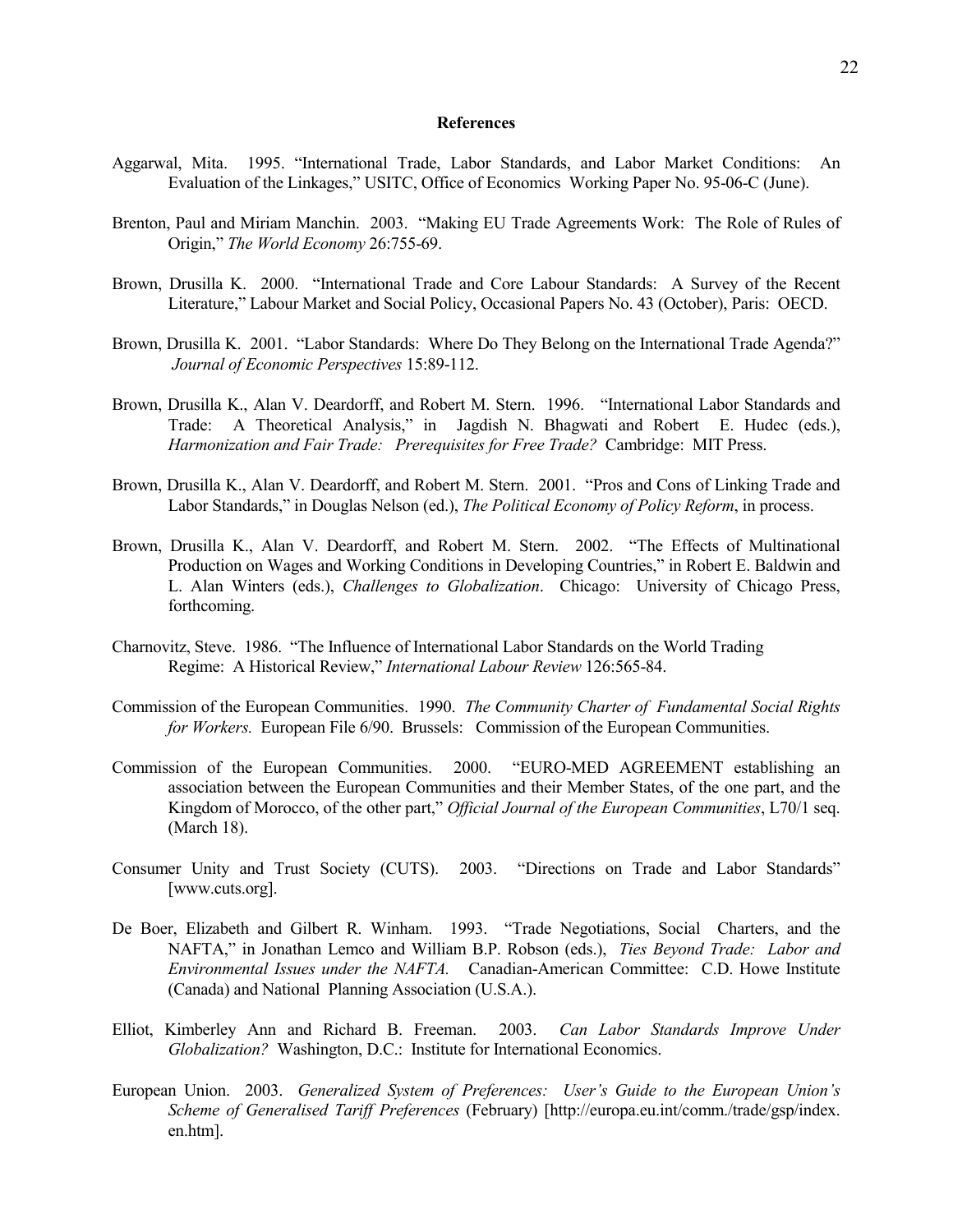Fields, Gary. 1995. *Trade and Labour Standards: A Review of the Issues.* Paris: OECD.

- Freeman, Richard B. 1994. "A Hard-Headed Look at Labor Standards," in U.S. Department of Labor, Bureau of International Labor Affairs, *International Labor Standards and Global Economic Integration: Proceedings of a Symposium*. Washington, D.C.: U.S. Department of Labor.
- Howse, Robert. 2003. "Back to Court after *Shrimp/Turtle*: India's Challenge to Labor and Environmental Linkages in the EC Generalized System of Preferences," in process.
- International Labour Organization (ILO). 1988. *Human Rights: A Common Responsibility.* International Labour Conference, 75th Session, 1988. Geneva: ILO.
- Krueger, Alan. 1997. "International Labor Standards and Trade," *Annual World Bank Conference on Development Economics 1996*. Washington, D.C.: The World Bank.
- Lemco, Jonathan and William B.P. Robson (eds.). 1993. *Ties Beyond Trade: Labor and Environmental Issues under the NAFTA.* Canadian-American Committee: C.D. Howe Institute (Canada) and National Planning Association (U.S.A.).
- Lyle, Faye. 1991. "Worker Rights in U.S. Policy," *Foreign Labor Trends,* 91-54, U.S. Department of Labor, Bureau of International Labor Affairs. Washington, D.C.: U.S. Government Printing Office.
- Maitland, Alison. 2003. "Big brands come clean on sweatshop labour," *The Financial Times* (June 10, p. 3).
- Office of the United States Trade Representative (USTR). 2002. "U.S.-Cambodian Textile Agreement Links Increasing Trade with Improving Workers' Rights," Press Release 02-03.
- Organization for Economic Cooperation and Development (OECD). 1996. *Trade, Employment and Labour Standards: A Study of Core Workers' Rights and International Trade*. Paris: OECD.
- Organization for Economic Cooperation and Development (OECD). 2000. *International Trade and Core Labour Standards*. Paris: OECD.
- Rodrik, Dani. 1996. "Labor Standards in International Trade: Do They Matter and What Do We Do About Them?" In Robert Lawrence, Dani Rodrik, and John Whalley (eds.), *Emerging Agenda for Global Trade: High Stakes for Developing Countries*. Washington, D.C.: Overseas Development Council.
- Sapir, André. 1995a. "Symposium: Does Free Trade Require Fair Trade and Harmonisation? Introduction," *The World Economy* 18:741-44.
- Sapir, André. 1995b. "The Interaction Between Labour Standards and International Trade Policy," *The World Economy* 18:791-803.
- Sapir, André. 1996. "Trade Liberalization and the Harmonization of Social Policies: Lessons from European Integration," in Jagdish N. Bhagwati and Robert E. Hudec (eds.), *Fair Trade and Harmonization: Prerequisites for Free Trade?* Cambridge: MIT Press.